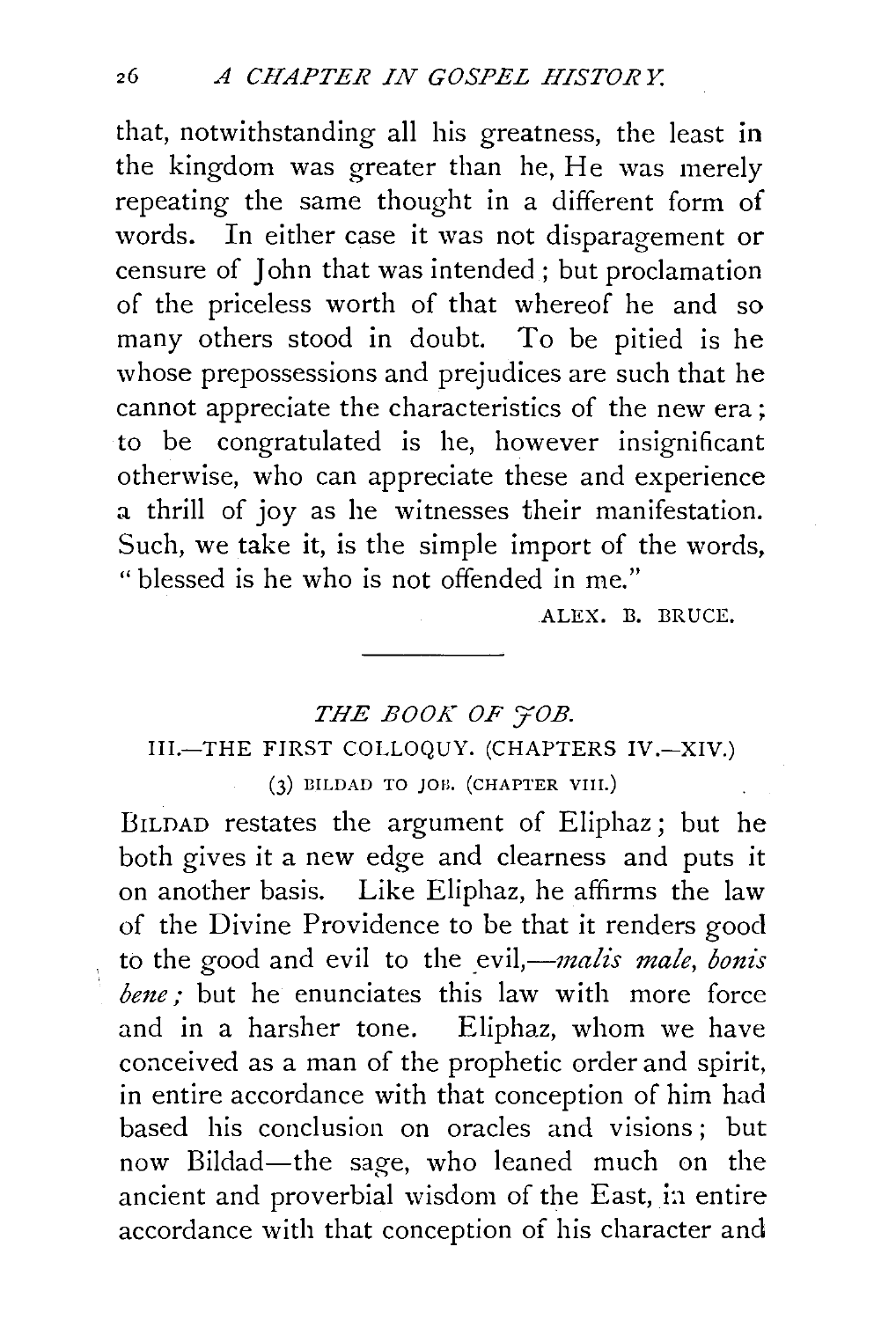bent bases the same conclusion on the traditions of the fathers. In Verses  $2-7$  he states this law of the Divine Providence, and applies it to the case of Job; and in Verses 8-19 he confirms his statement of it by an appeal to the wisdom of the ancients, a wisdom leisurely gathered from their long experience and verified by the experience of subsequent generations. Thus to the voice of divine oracles, cited by Eliphaz, he adds the voice of universal human experience ; so that once more Job finds both Heaven and earth arrayed against him.

#### CHAPTER VIII.

|     | <b>1.</b> Then answered Bildad the Shuchite and said:            |
|-----|------------------------------------------------------------------|
| 2.  | How long wilt thou speak thus,                                   |
|     | And how long shall the words of thy mouth be a boisterous storm? |
| 3.  | Doth God wrest judgment?                                         |
|     | Doth the Almighty wrest justice?                                 |
| 4.  | Though thy sons have sinned against Him,                         |
|     | And He hath given them over to their own offences,               |
| 5.  | If thou wouldest seek unto God,                                  |
|     | And make supplication unto the Almighty,—                        |
| 6.  | If thou art pure and upright,                                    |
|     | Then will He wake up in thy behalf                               |
|     | And restore the habitation of thy righteousness,                 |
| 7.  | So that, though thy beginning be small,                          |
|     | Thy end shall be very great.                                     |
| S.  | For a k now of the former generation,                            |
|     | And apply to the wisdom of their forefathers $:=$                |
| 9.  | For we are but of yesterday and know nothing,                    |
|     | Because our days on earth are but a shadow :-                    |
| 10. | Shall not they teach thee, speak to thee,                        |
|     | And well forth proverbs out of their hearts?                     |
| 11. | Can the papyrus grow where there is no marsh,                    |
|     | Or the rush wax large where there is no water ?                  |
| 12. | While yet in its greenness, and though it be uncut,              |
|     | It withereth before any other herb:                              |
| 13. | So fareth it with all that forget God,                           |
|     | And thus shall the hope of the impious perish.                   |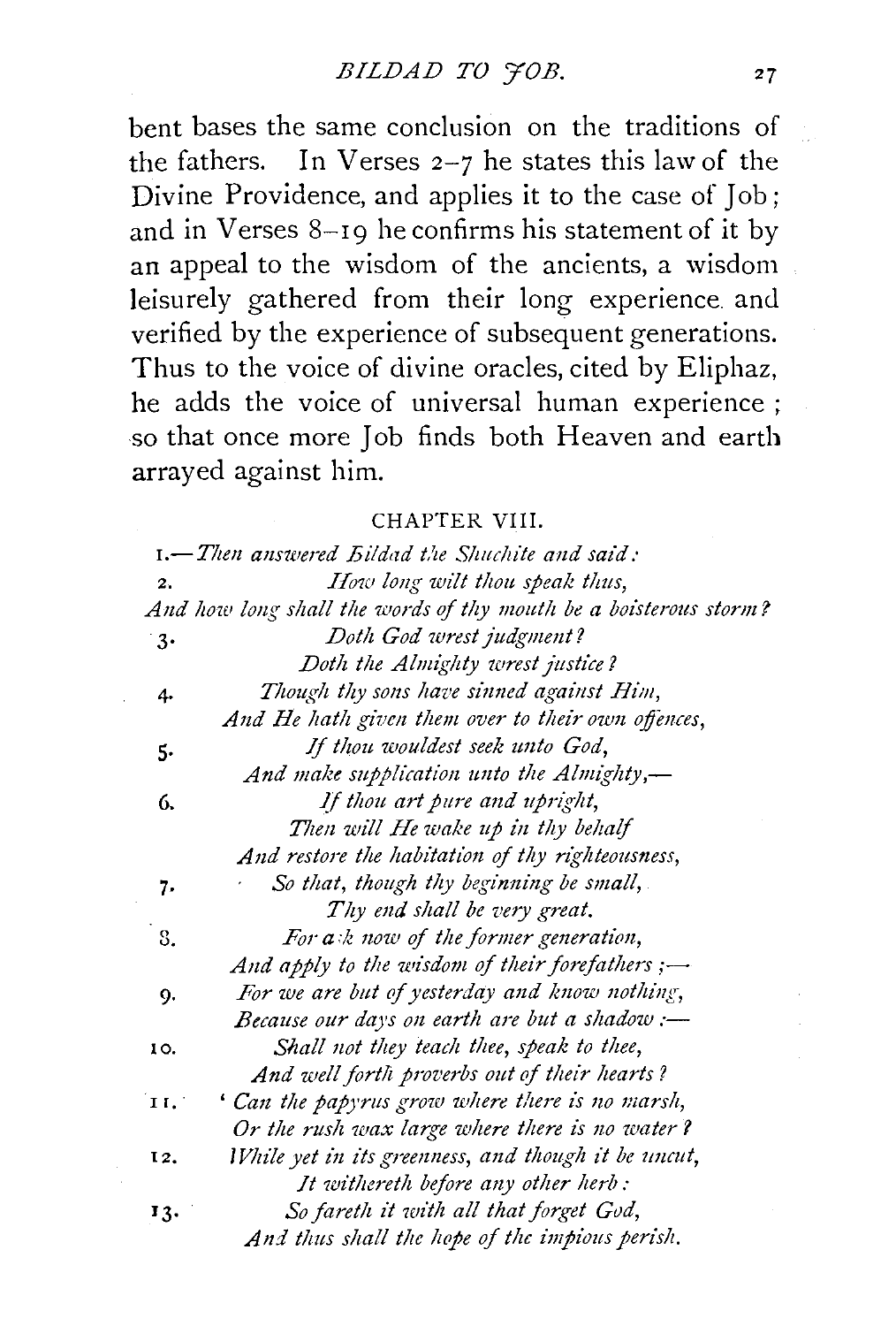#### z8 *THE BOOK OF 'JOB.*

| 14. | His hope is cut in sunder;                         |
|-----|----------------------------------------------------|
|     | His trust—a spider's web;                          |
| 15. | Though he lean on his house, it will not stand;    |
|     | Though he grasp it, it will not endure.            |
| 16. | He swelleth with sap in the sunshine,              |
|     | And his suckers shoot forth over the garden;       |
| 17. | His roots twist through the mould,                 |
|     | He looks down on a house of stones.                |
| 18. | But when God destroyeth him from his place,        |
|     | Then it denieth him [saying], " I never saw thee." |
| 19. | Behold, this is the joy of his course,             |
|     | And out of his dust shall others spring up.'       |
| 20. | Behold, God will not spurn the perfect,            |
|     | Nor take evil-doers by the hand.                   |
| 21. | When He filleth thy mouth with laughter,           |
|     | And thy lips with song,                            |
| 22. | They that hate thee shall be clothed with shame.   |
|     | And the tent of the wicked shall perish.           |

He commences, as Eliphaz had done before him, by rebuking the wild passionate outcries of Job (Verse 2), and declares his words to be empty as the wind and vehement as a boisterous storm,-noisy, irrational, injurious. He quite understands, however *(Verse* 3), that by his wild vehement words Job intends to impugn the justice of God, and that he has impugned it unreasonably and intemperately ; and therefore he declares the utter impossibility of any departure from justice in the almighty Ruler of the world. The Judge of all the earth *must* do right ; for *Him* to do wrong is and must be impossible : or how should the earth have endured so long? As he cannot for a moment admit that Job's misery springs from the inequity of God, he can only attribute it to the iniquity of man. And hence (in *Verses*  $4-7$ ) he restates the law, that it is well with the righteous and ill with the wicked, with that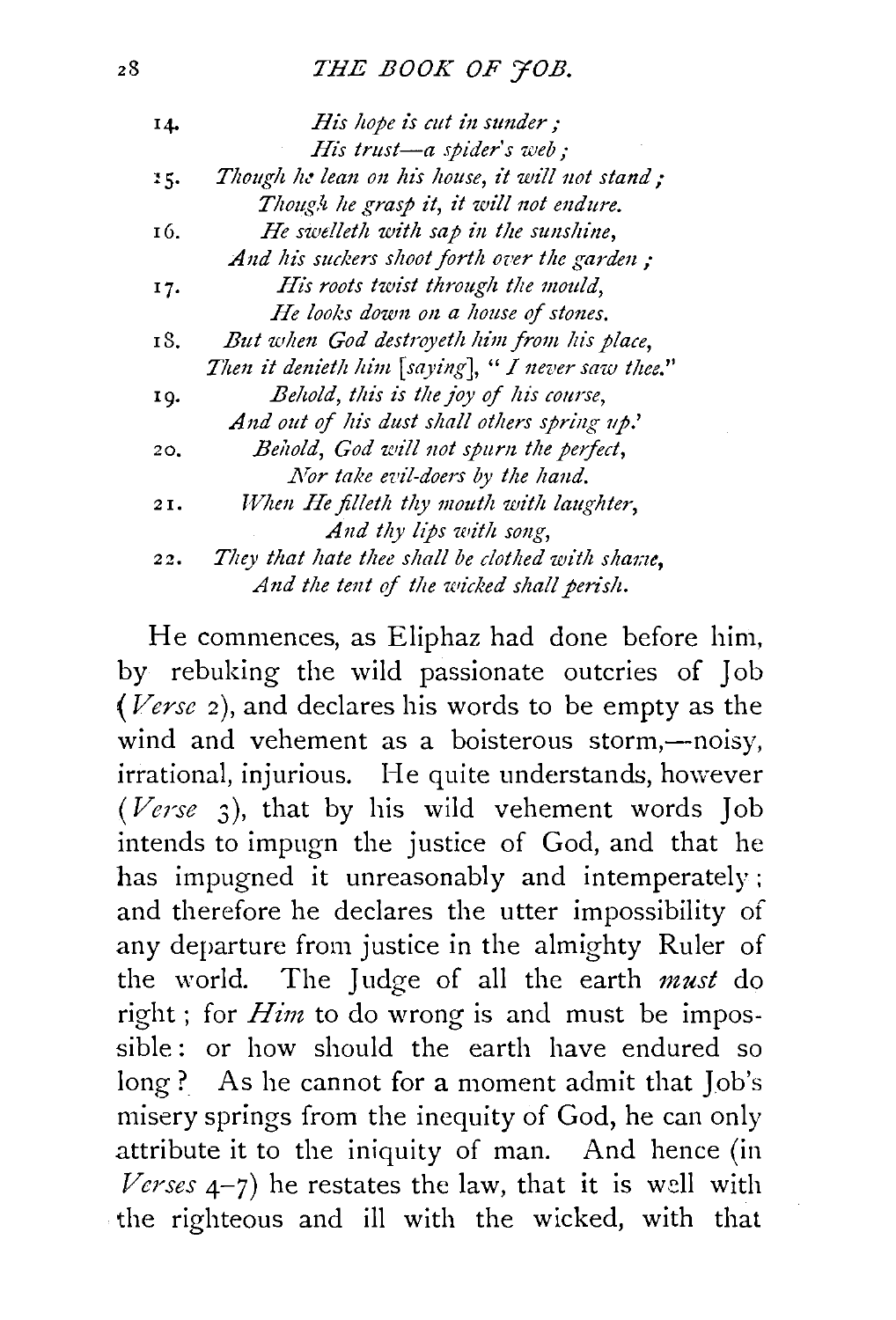$incisiveness$  and harshness to which I have just referred. He has no ground but conjecture and dogmatic inference for charging the children of Job with a guilt that deserved destruction ; but he forgets that simply

> to vouch this is no proof Without more certain and more overt test Than these thin habits and poor likelihoods

do prefer against them. He confidently assumes and bluntly affirms their guilt ; the argument in his mind seeming to be, " All who die a sudden and dreadful death are great sinners ; thy sons have died a sudden and dreadful death : therefore they were great sinners." So confident is he in his assumption that (in *Verse* 4) he set forth their doom in a singularly energetic and expressive phrase,—

> Thy sons have sinned against Him, And He hath given them over to their own offences ;

or, literally, "He hath delivered them up into the *hands of their guilt,"* making, that is, their very sin their punishment, judgment treading on the very heels of offence. It is but another application of the same providential law which we have in *Verses* 5-7. Here Bildad frames two hypotheses about Job : " If you have sinned, as well as your sons, yet by seeking unto God, by confessing your sins to Him and supplicating his mercy, He will yet forgive and bless you ; " and, on the other hand, " If, as you affirm, you are pure and upright, God will soon wake up in your behalf, and not only restore the habitation in which your righteous life has been passed, but will also bless your latter end far more than your beginning."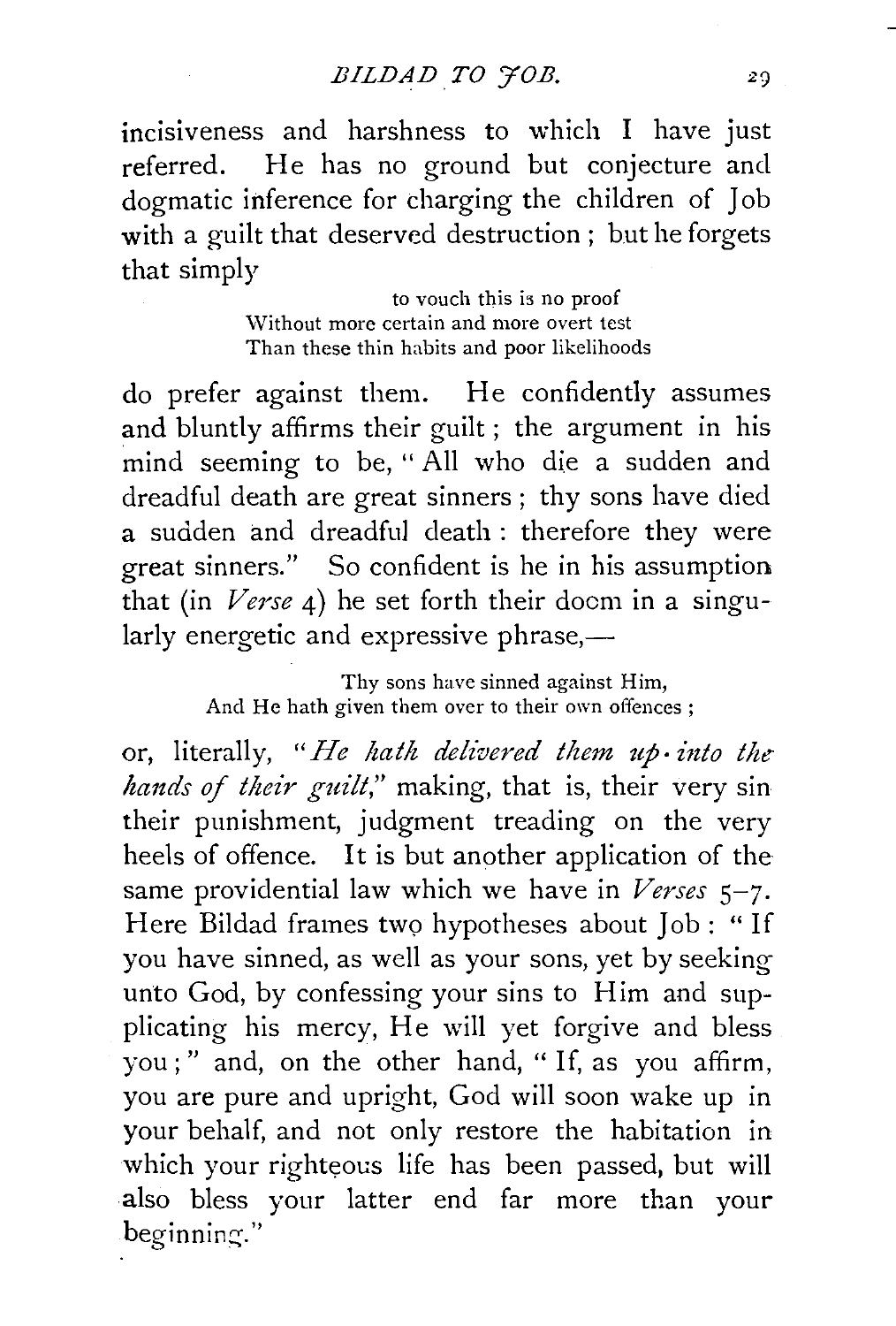The point Bildad labours at throughout is to uphold the conclusion that, as God is just, good must come to the good and ill to the evil. And he states and applies this conclusion honestly, harshly even, bearing in mind perhaps Job's declared respect for frank and " honest rebukes " (Chap. vi. 2 5). No doubt, as has been pleaded in his behalf, he states his conviction of the guilt of Job and his sons hypothetically, and, so far as his mere words go, might be assuming it only for the sake of his argument; but neither is there any doubt that he did assume their guilt in his own mind, and meant to imply that they had received nothing more than their due. And we may say of him, I suppose, (I that, if he was honestly convinced that their calamities were only the due reward of their guilt, it was friendly, not unfriendly, of him to say so; and  $(2)$ that it would have been still more friendly of him to say so frankly than to insinuate it in hypothetical forms of speech.

To sustain his conclusion, to bear him out in upholding the equity of the Divine Providence, he calls in the aid of Tradition ; he appeals not simply to the ancestors of living men, but to *their* ancestors : he gets back as near to the original fountains of thought as he can, believing apparently that wisdom. like good wine, is the better the longer it has been kept. He quotes *(Verses* I I-I8) three antique sayings or proverbs-that of the papyrus, that of the spider's web, and that of the gourd ; and all these are probably derived from a traditional literature of the extremest antiquity. At the same time I cannot but think that these proverbs have passed through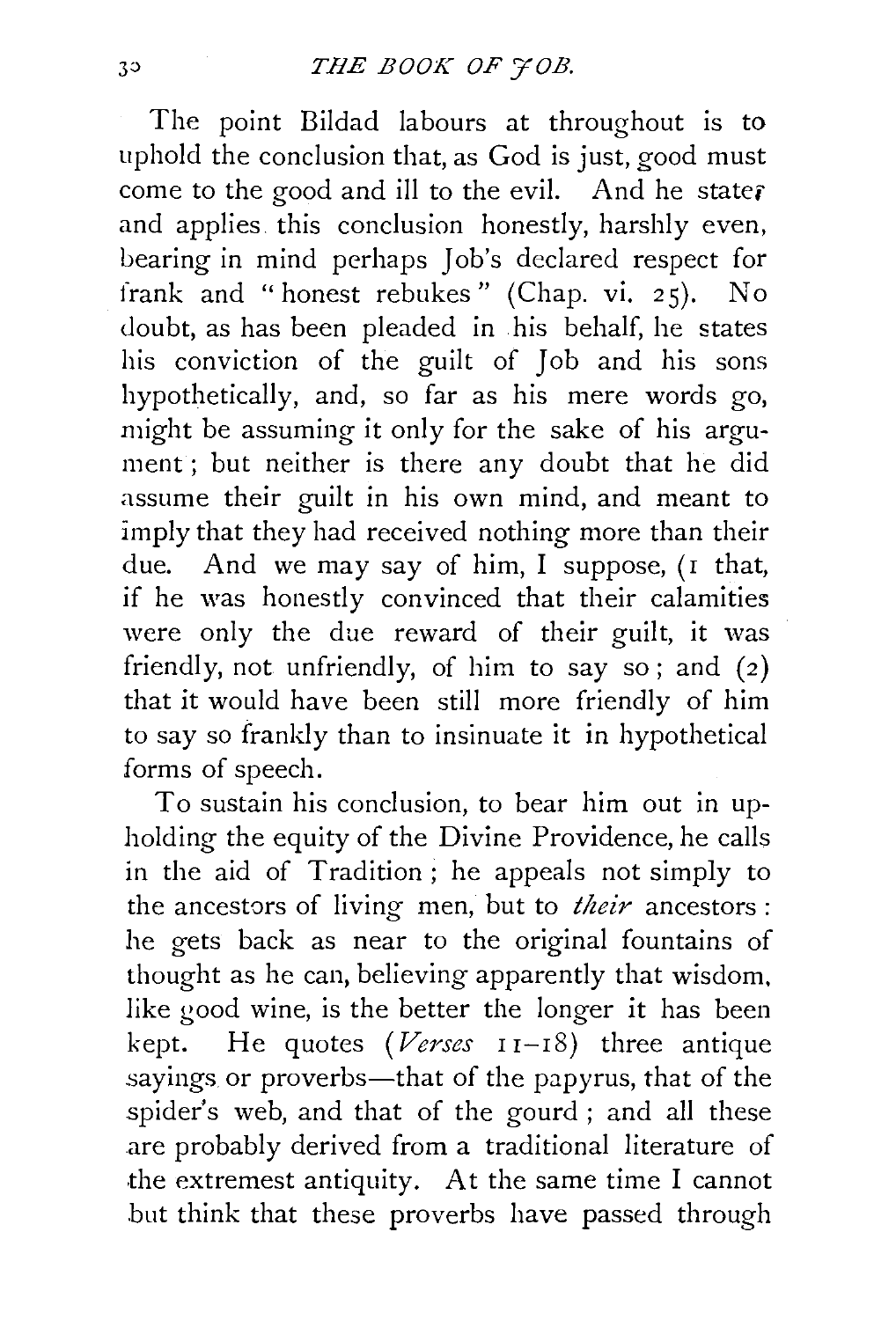the Poet's own mind and have been embellished by it; for they bear the mark of his characteristic elaboration and finish. So many of the words in **this** passage, moreover, are Egyptian, or of Egyptian derivation, that probably we shall not err in inferring that the ancients whom Bildad is made to quote were Egyptian sages who flourished before Moses floated on the Nile; or perchance even before Abraham went down into Egypt. Assuredly the Poet shews, throughout his work, an intimate and singular familiarity with the customs and arts of Egypt; assuredly also there are now in the libraries of Europe many Egyptian *papyri* of the remotest antiquity on which ethical sayings and picturesque proverbs are inscribed. And, therefore, it is not unreasonable to assume, from the free use of .Egyptian words in this passage, that here too we have ethical and pictorial sayings culled from the experience of ancient Egyptian sages.

To these Bildad appeals-alleging *(Verse* 9) that the men of his own time had so brief a span and were so far removed from the origin of things, that they "knew nothing" compared with the leisurely ancients, whose days on earth were so much longer and who stood so much nearer to the original fountains of wisdom. They, he says *(Verse* IO), will give us words "out of their hearts," i.e. words tested and elaborated by the meditation of many years, words summing up their whole observation and experience of human life, and not mere windy nothings, like those of Job, thrown out at the mere impulse of the passing moment.

The first proverb, that of the papyrus (Cyperus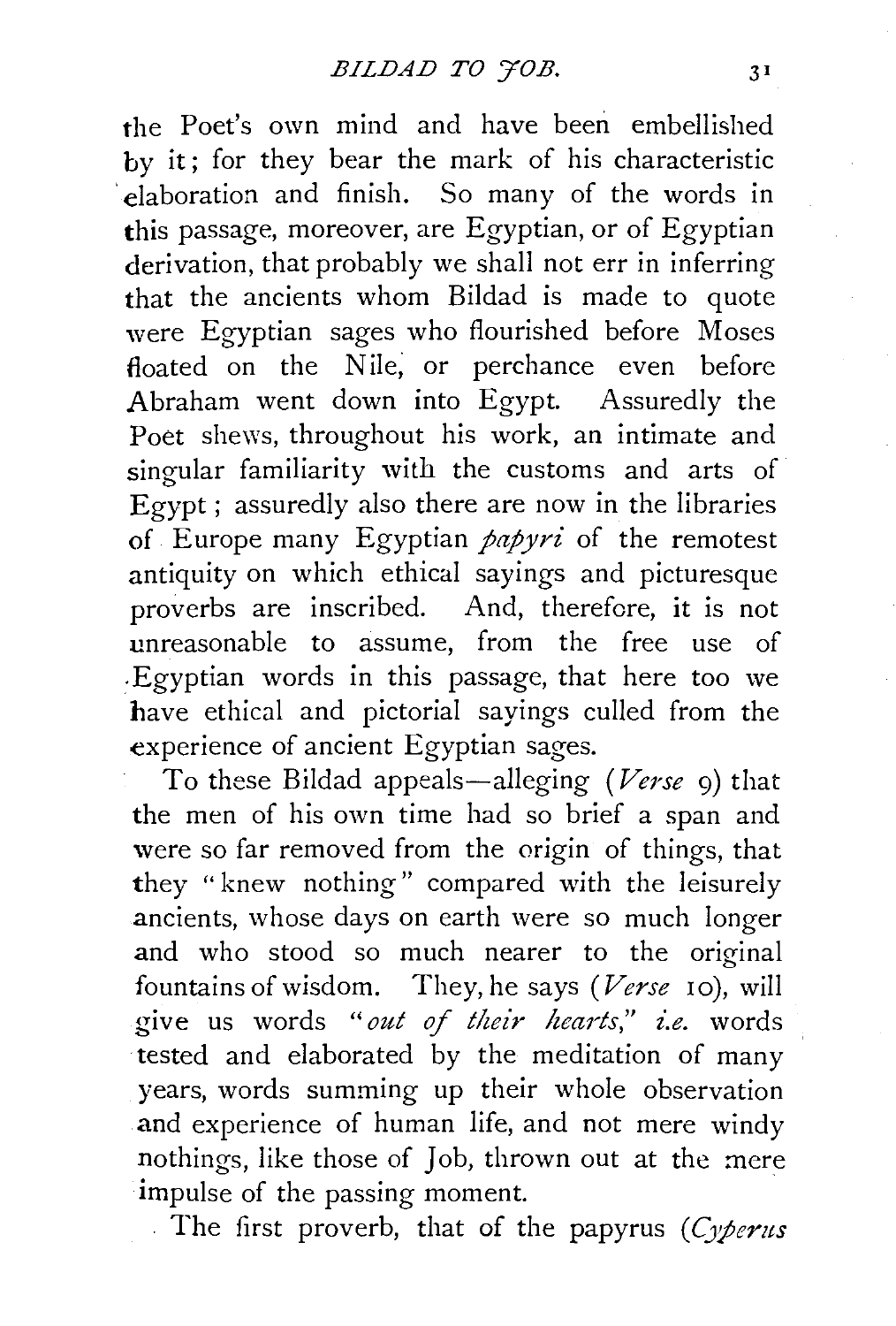*papyrus),* is elaborated in *Verses* I I-I 3· This waterrush, or reed, the Arabs still call by its old name *"Babeer,''* of which *papyrus* is the Latin and *paper* the English form. The papyrus springs up in marshes and in the borders of streams and canals, where the water soon dries up in the fierce summer heats ; the finest of grasses, it often withers away in its first beauty. Side by side with it grows "the rush"or, as Job calls it, the  $\hat{a}chu$ , an Egyptian, not a Hebrew, word-probably the edible rush *(Cyperus esculentus),* since the same word is used in Genesis xli. 2, where cattle are described as feeding on  $it^1$ . The moral of the proverb is multiorm. As the various kinds of Cyperus depend on the water they suck up, so the life of man depends on the favour of God. While that endures, he flourishes and luxuriates. \Vhen it is withdrawn-and it always is withdrawn from the wicked-he withers away; there is no need to cut him down or strike him down : it is enough that he is no longer cherished and sustained by the Divine grace.

The second proverb, that of the spider's web, is elaborated in  *I4 and I5; where the hope, the* self-confidence, of the wicked is compared to a web cut in sunder, or cut asunder from its main support. In vain the spider flings his weight in this direction or that to balance it; in vain he grasps it with his claws to steady or guide it as it trembles in the wind; his struggles are useless and desperate ; his shattered domicile falls into ruin and decay, and he partakes

<sup>&</sup>lt;sup>1</sup> In Verse <sup>11</sup> no less than three words in the Original-the words for "papyrus," "grass," and "rush"-are Egyptian, and countenance the hypothesis of the Egyptian origin of these proverbs or parables.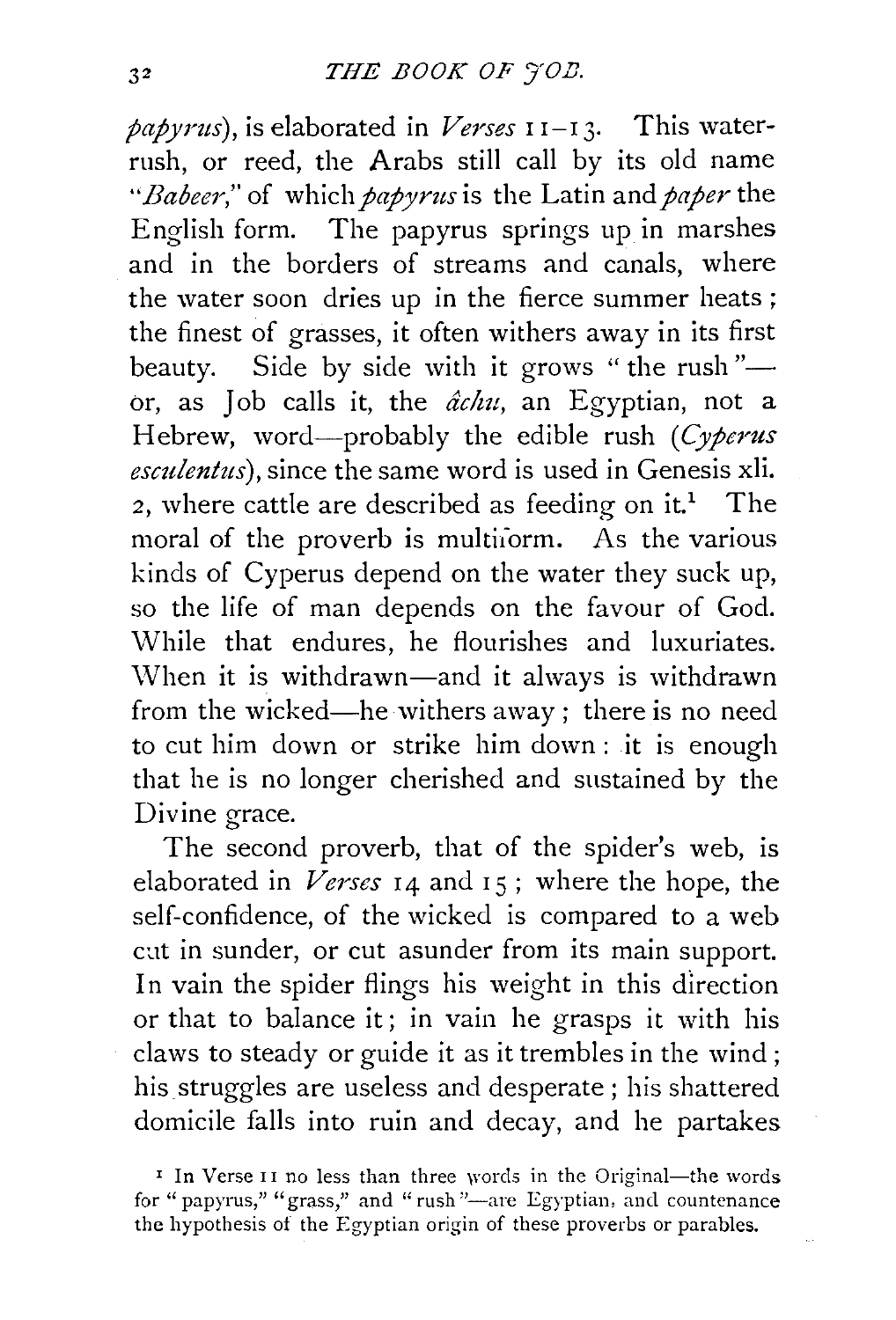its fate. The spider's web, though it be so flimsy, is here called a house; so is it also in the Coran (Sura xxix. 40), where we find this singular passage: "The likeness of those who take to themselves guardians instead of God is the likeness of *the spider* who buildeth her *a house;* but, verily, frailest of all houses is the house of the spider. Would that they knew this!" Possibly the inspired Poet had the same thought in his mind as Mohammed, and meant to suggest that, however solid and spacious the abode of unrighteousness may look, it is flimsy and fragile as the web of the spider.

The third proverb, that of the gourd, is elaborated in *Verses* 16-18. We infer that some kind of creeper, bine, or gourd, such as springs up with the most astonishing rapidity and luxuriance in the East, is here described from the very terms of the description. But it should be observed that the Poet never names it. The fact is that, in this last proverb, the moral breaks through the simile, or fable, all the way along; from the very first the inner spiritual sense is blended with the figure in which it was to be conveyed. The "he," the nominative of the passage, is not the gourd, or creeping plant, but the wicked man who is compared to it; it is *his* course which is described in terms suitable to that of the gourd. If we take the pains to disentangle the fable from the moral, what it comes to is this: The unrighteous man is like a quick-springing luxuriant bine or weed, which grows green with sap in the sunshine, shoots out its suckers on every side, strikes down its roots into the fertile mould, and regards with special pride the fact that it has " a house of stones," *i.e.* that its roots are twisted VOL.  $V.$  4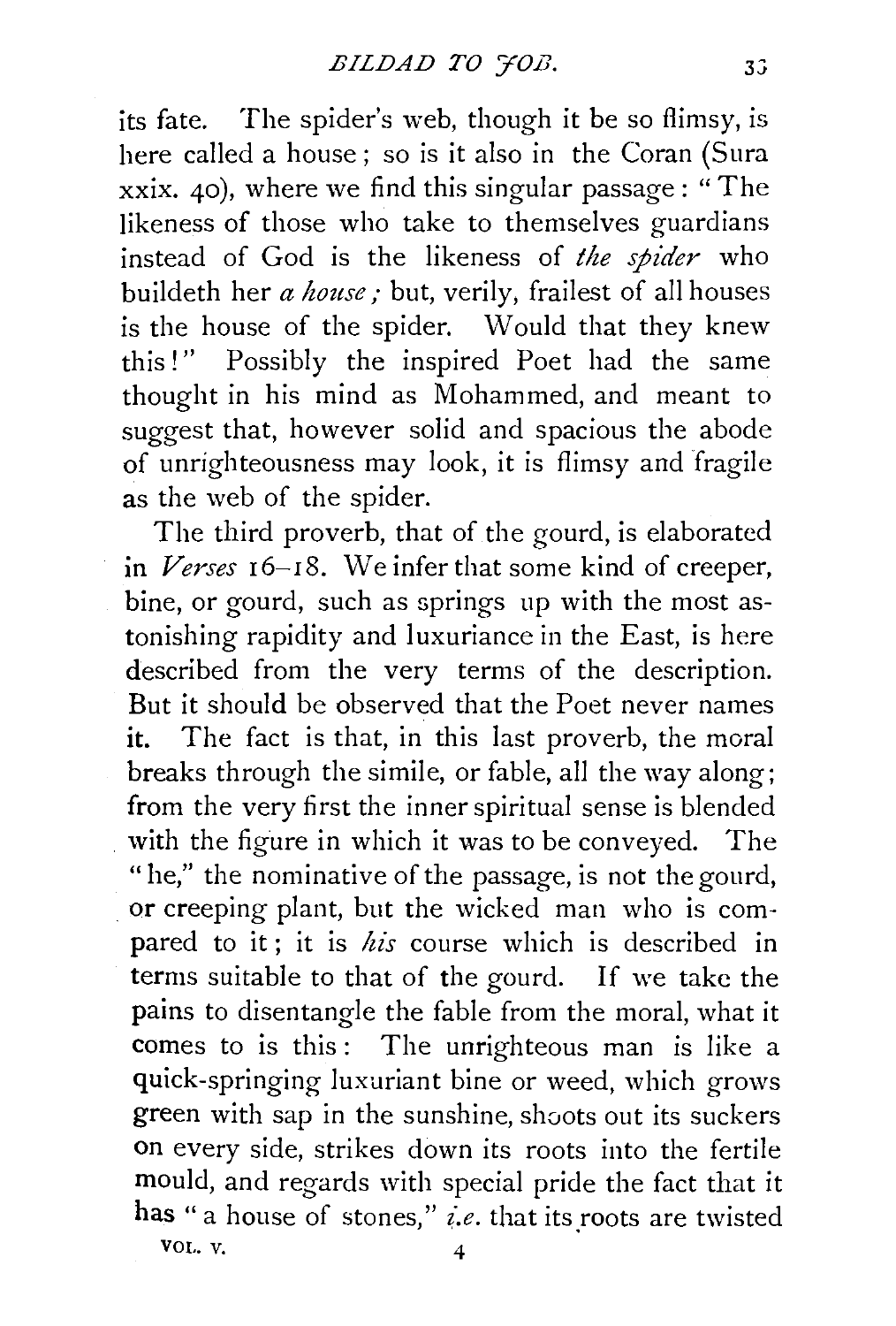round stones and its soft easily broken stem protected by them; in short that it has been lucky enough to spring up amid and under a pile of stones which shelter and guard it, and even feed and cherish it by retaining and reflecting the heat. But when it is plucked up, it leaves no trace behind it; the very spot in which the worthless parasite shot up is ashamed of it, and denies all knowledge of it. So the bad bold man builds up his fortunes rapidly, thrives in the warm stimulating rays of prosperity, flatters himself especially on the solid reality and stability of his possessions; but when his good fortune suddenly vanishes, when the blow falls that impoverishes and exposes him, the very society which cherished him and contributed to his success grows ashamed of him and denies all complicity with his frauds and crimes.

"This," says Bildad *(Verse* 19), with keen sarcasm, " is *the joy* of his course,"—so base, so evanescent, conducting to so shameful an end ; his lusty growth is but for a moment, and dies away to make room for fairer and more fruitful growths; the sinner's place is soon filled up and his very name forgotten.

And then, in the closing verses of the Chapter *{Verses* 20-22), he turns to Job, and applies these parables of ancient wisdom to his case. Not by complaining of the law of Divine Providence, but by complying with it; not by vainly craving that it were other than it is, but by accommodating himself . to it and availing himself of it, will he regain health, wealth, and peace. God will neither spurn him if he does well, nor grasp him by the hand-to sustain him -if he does ill;, but if he be or become perfect, *£.e.* of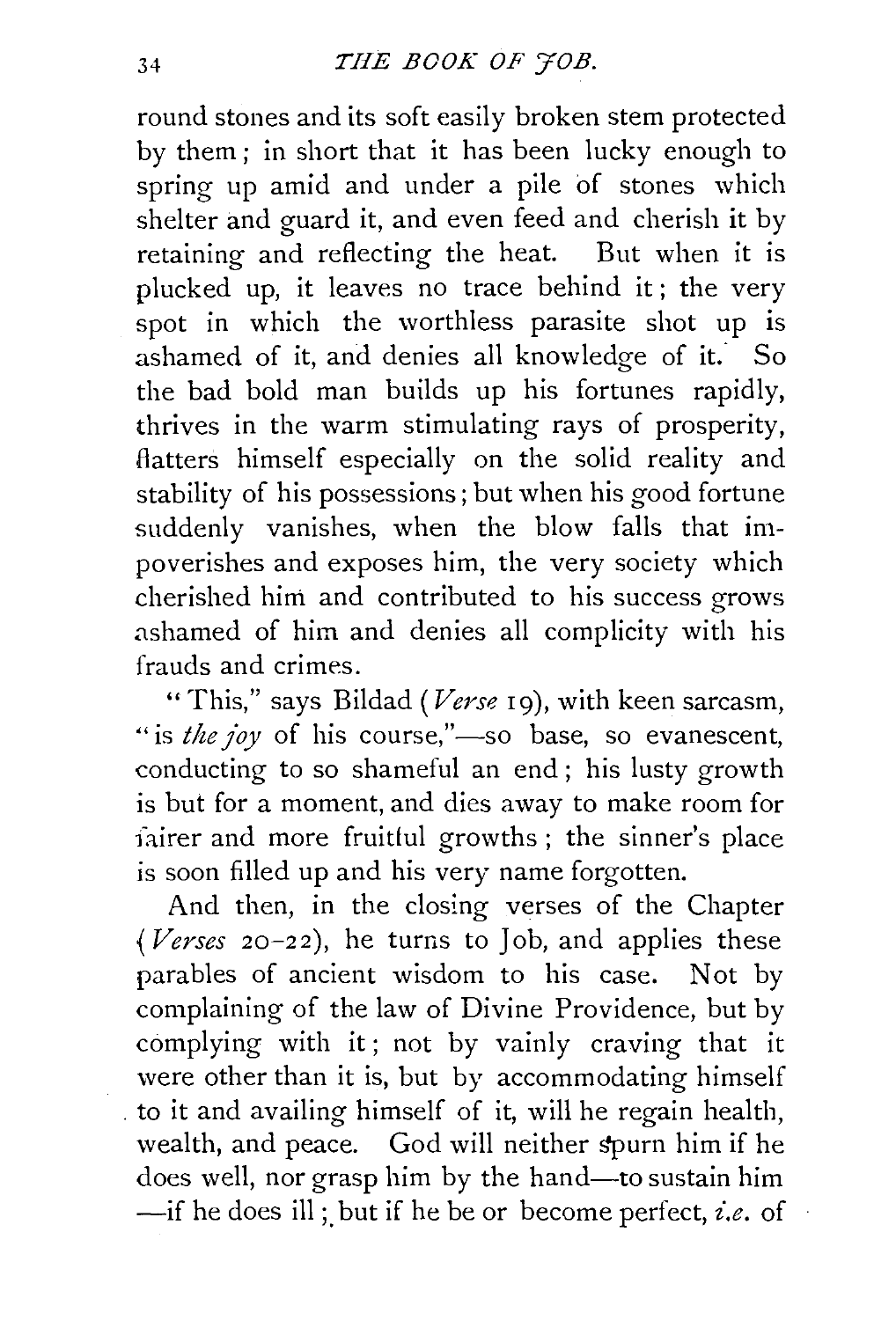a single and obedient heart, then God will yet fill his mouth with laughter and his lips with song, so that all who hate him shall be covered with shame.

On the whole what Bildad says is true enough. Where he errs is in supposing that he holds the whole truth, in assuming that there were not more things in heaven and earth than he had even dreamed of in his narrow philosophy. It is true that good comes to the good and evil to the evil; but it is also true that what is terribly evil in itself comes to the good, in order that it may conduct them to a larger and diviner good; and that what is most graciously and undeservedly good comes to the evil, in order that they may be persuaded to renounce that which is evil and cleave to that which is good. Had he known this, Bildad would not have so hastily and harshly concluded either that the affliction of Job was the punishment of some unknown sin, or that the death of his children was the natural and inevitable result of some secret and untraceable guilt.

At the same time it is difficult to escape the impression that Bildad was a little disingenuous throughout his speech. In considering Verses  $4-7$  we saw that he veiled his entire conviction of the guilt of Job and of his children under hypothetical forms of speech ; and in Verses 20-22 we find him hiding his conviction of Job's guilt under similar forms. There can be no doubt that he was inwardly and entirely persuaded that the calamities which had fallen on Job were the consequence and the punishment of his sins ; that he entertained little hope, no hope, for him until those sins were confessed and removed,for to that conclusion the whole drift of his argument steadily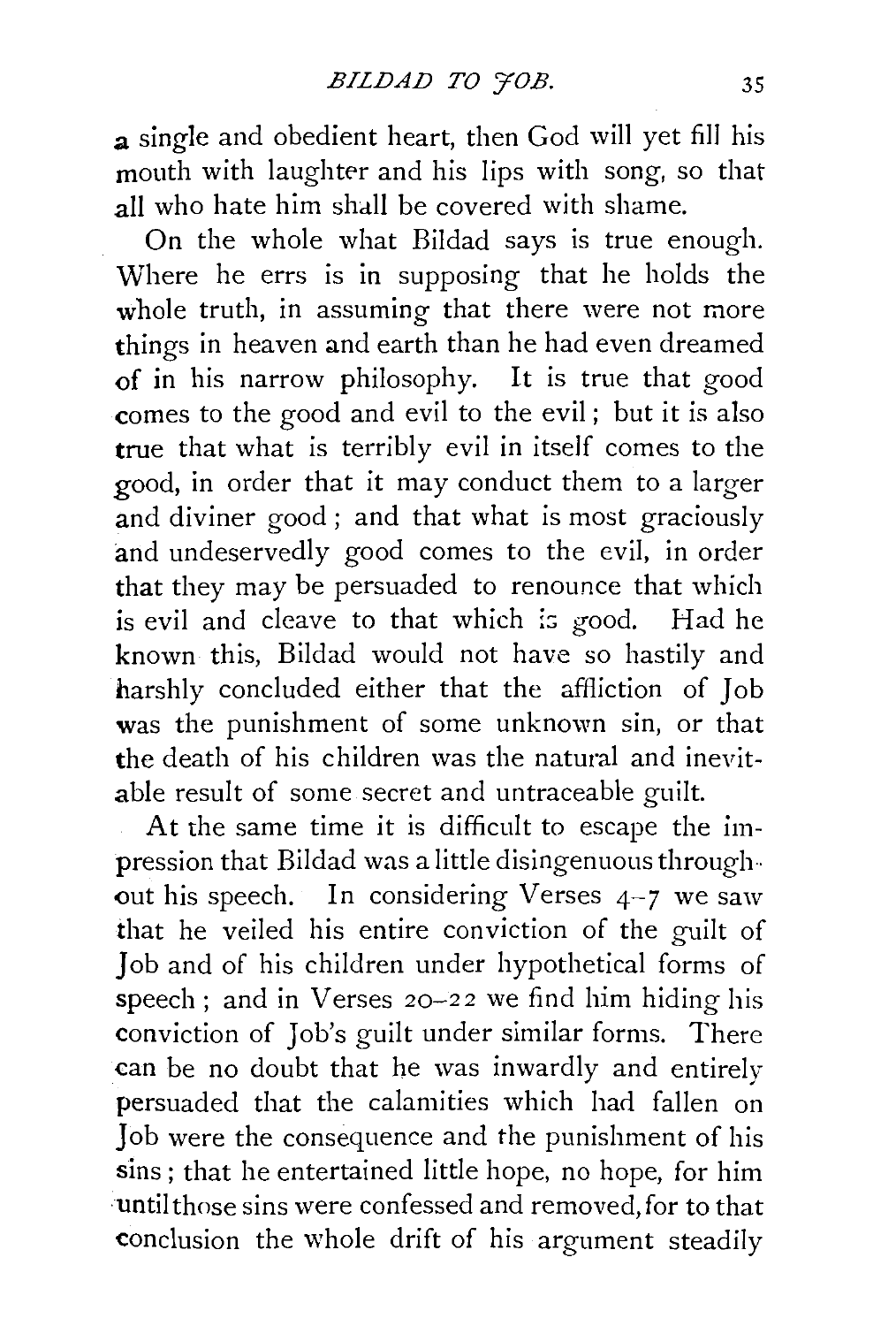points; but he assumes a hope he does not really feel. and in a somewhat jaunty and insincere tone promises the afflicted patriarch a happy issue out of all his trials.

### (4) JOB TO BILDAD. (CHAPTERS IX. AND X.)

Bildad had given new weight and edge to the accepted dogma of his time, that, in all the vicissitudes of their earthly lot, men receive the due reward of their deeds. Thinking, in Shakespeare's expressive language, to "patch grief with proverbs'' he had adduced in proof of his thesis the sayings received by tradition from the sages of the antique world, $-$ " with a little hoard of maxims preaching down a sufferer's heart." But Job resents this attempt to array against him the wisdom of antiquity. He refuses to be " proverbed with grandsire phrases." He flames out with the keenest indignation against the dogma which Bildad had supported with ancient saws, of which he finds in Job a modern instance. He will have none of it. There is no comfort in it,. and no truth.

In form, his reply to Bildad closely resembles his. reply to Eliphaz : in both he first meets the argument of the Friends, and then, breaking away from the narrow round of thought in which they revolved,. he pours out his very soul in impassioned expostulation and appeal to God, his real, though unseen, Antagonist. His answer to the argument of Bildad is twofold: first (Chap. ix.  $2-21$ ), he affirms that, even if it were true that the providence of God is. strictly retributive, *that* would bring no comfort to· him, since, however righteous he may be, it is impos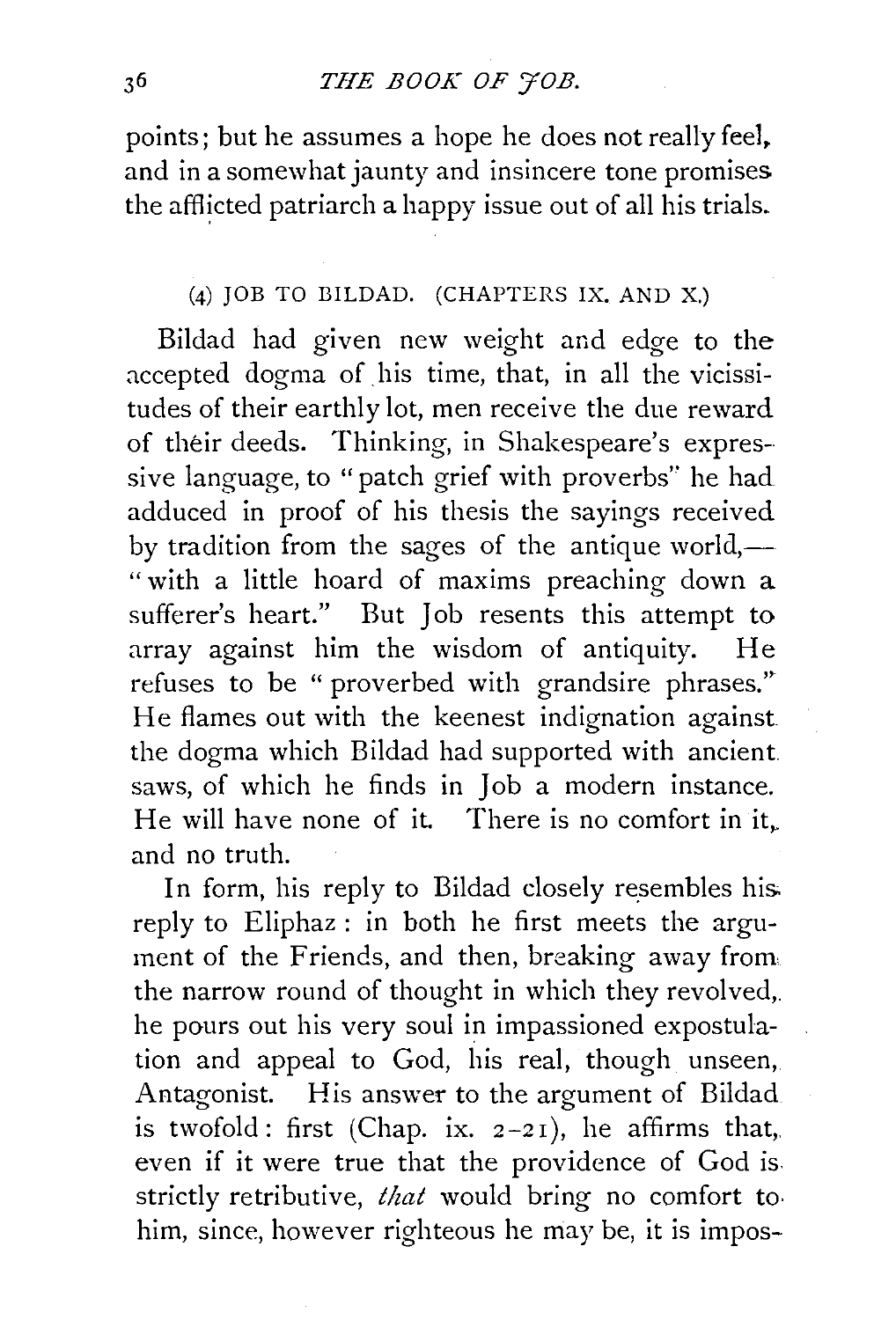sible for man to prove and maintain his righteousness as against the Almighty: and, second (Chap. ix. 22- 35), he affirms that this assumed law of Providence is not its true, or at least that it is not its sole, law, since experience shews that the guiltless and the guilty are destroyed alike. Chapter x. contains the passionate expostulation with God, which Job founds on the premises he has laid down in Chapter ix.

#### CHAPTERS IX. AND X.

|      | CHAP. IX. I.-Then answered <i>Fob and said</i> :  |
|------|---------------------------------------------------|
| 2.   | Of a truth I know it is thus:                     |
|      | But how shall man be just with God?               |
| $3-$ | Should he choose to contend with Him,             |
|      | Le cannot answer Him one charge of a thousand.    |
| 4.   | Wise of heart and mighty in strength,             |
|      | Who hath braved Him and been safe,                |
| 5.   | Who removeth the mountains or ever they be aware, |
|      | Who overturneth them in his fury;                 |
| 6.   | Who shaketh the earth out of her place,           |
|      | So that her pillars rock;                         |
| 7.   | Who commandeth the sun and it doth not shine,     |
|      | And setteth his seal on the stars:                |
| 8.   | Who alone boweth down the heavens,                |
|      | And strideth on the heights of the sea:           |
| 9.   | Maker of the Bear, the Giant, and the Cluster,    |
|      | And the Chambers of the South:                    |
| 10.  | Doer of great things past finding out,            |
|      | And wonders that cannot be numbered.              |
| 11.  | Lo, He crosseth me, but I see Him not,            |
|      | And sweepeth past, but I do not discern Him.      |
| 12.  | Lo, He snatcheth away ; who can withstand Him?    |
|      | Who shall say to Him, ' What doest Thou ?'        |
| 13.  | God restraineth not his fury,                     |
|      | Even the haughtiest bow beneath it;               |
| 14.  | How much less can I answer Him,                   |
|      | And choose out my words with Him                  |
| 15.  | To whom, though innocent, I would not reply,      |
|      | I could but make supplication to my Adversary.    |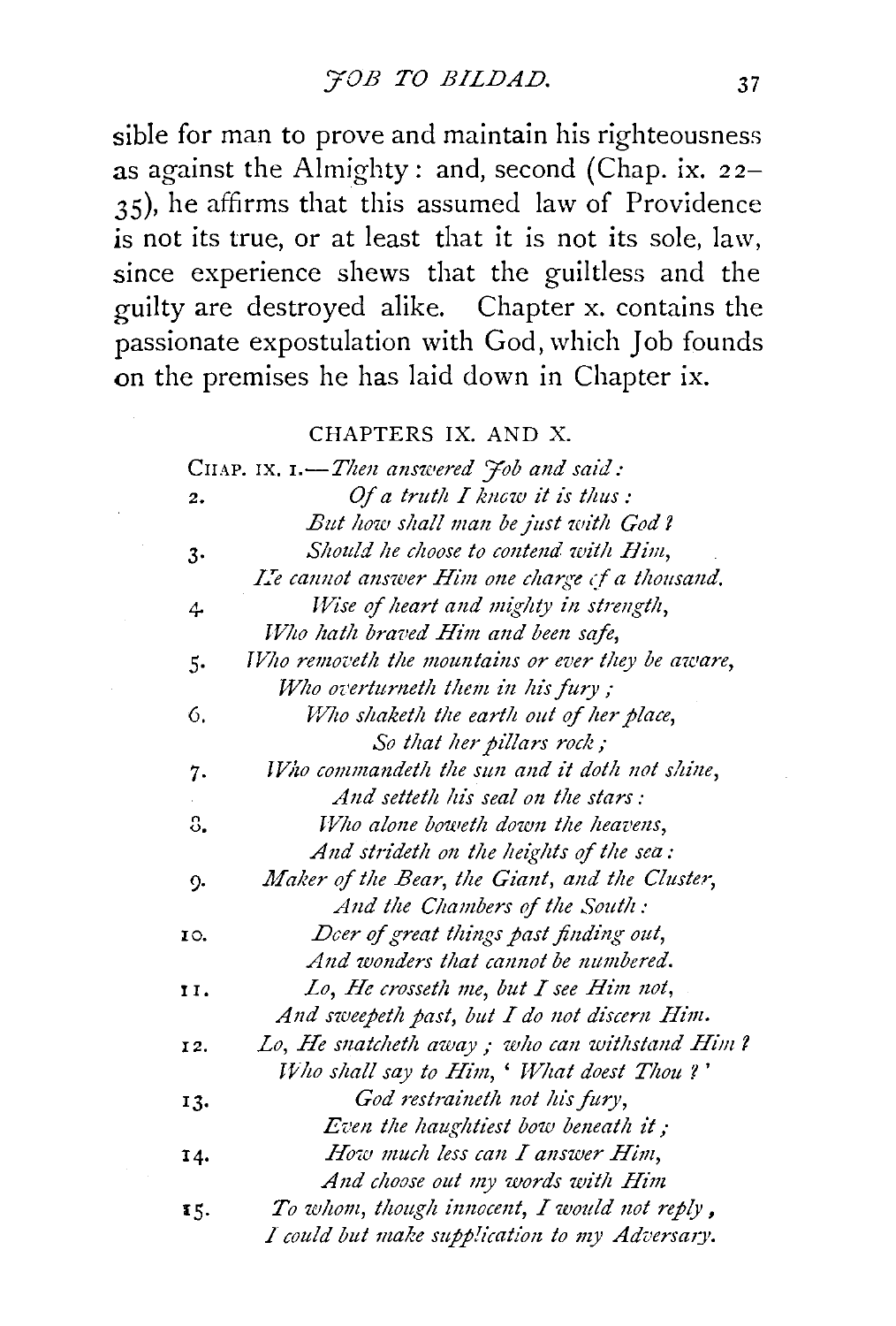# 38 *THE BOOK OF J'OB.*

| 16.            | Were I to call on Him, and He to answer me,                |
|----------------|------------------------------------------------------------|
|                | I could not believe that He had hearkened to my voice;     |
| 17.            | For He breaketh me with tempest,                           |
|                | And multiplieth my bruises without cause:                  |
| 18.            | He will not suffer me to fetch my breath,                  |
|                | But surfeiteth me with bitterness.                         |
| 19.            | 'Is it a trial of strength? Here am I then!                |
|                | Is it a trial of right? Who then will impeach me?'         |
|                | 20. Should I justify myself, my own mouth would condemn me |
|                | Should I say, ' I am perfect,' it would wrest my plea.     |
| 2I.            | Were I perfect, I should not know it,                      |
|                | I should despise myself.                                   |
| 22,            | It is all one; therefore will I say it:                    |
|                | The guiltless and the guilty He destroyeth alike.          |
| 23.            | When the scourge slayeth suddenly,                         |
|                | He laughs at the temptation of the innocent.               |
| 24.            | The earth is given into the hand of the wicked;            |
|                | He veileth the face of its judges :                        |
|                | If not He, who then is it?                                 |
| 25.            | And my days are swifter than a courier;                    |
|                | They flit away; they see no good:                          |
| 26.            | They shoot past like skiffs of reed,                       |
|                | Like an eagle swooping on its prey!                        |
| 27.            | If I say, ' I will forget my care,                         |
|                | Leave my sad faces and look brightly,'                     |
| 28.            | I think with terror of all my woes:                        |
|                | I know Thou wilt not clear me.                             |
| 29.            | If I must be guilty before Thee,                           |
|                | Why should I weary myself in vain?                         |
| 30.            | Were I to wash myself in snow-water                        |
|                | And cleanse my hands with potash,                          |
| 3I.            | Thou wouldest still plunge me into a ditch,                |
|                | So that my very garments should abhor me.                  |
|                | For He is not a man as I am, whom I might answer,          |
| 3 <sup>2</sup> | That we should come together in judgment;                  |
| $33 -$         | There is no arbiter between us,                            |
|                | To lay his hand on us both,                                |
| $34-$          | Who would remove his rod from me,                          |
|                | So that the dread of Him should not overawe me :           |
| $35-$          | If there were, I would speak and not fear Him,             |
|                | For I know no cause to fear.                               |
|                |                                                            |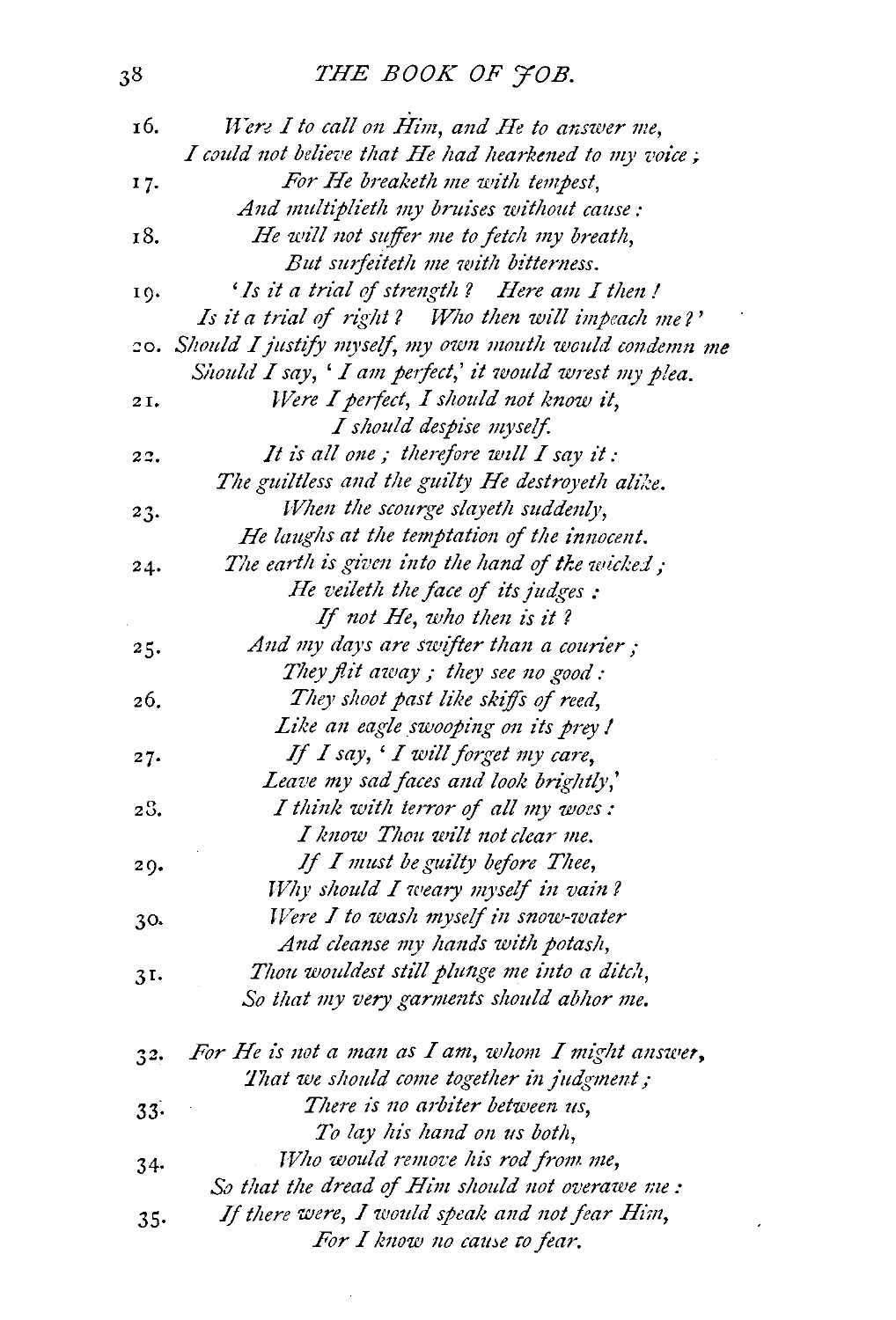|       | I loathe my life!<br>Снар. х. 1.                               |
|-------|----------------------------------------------------------------|
|       | I will give loose to my complaint;                             |
|       | In the bitterness of my soul will I speak :                    |
| 2.    | I will say unto God, 'Do not condemn me;                       |
|       | Shew me wherefore Thou contendest with me:                     |
| ه.    | Is it meet that Thou shouldest oppress,                        |
|       | That Thou shouldest despise, the work of thy hands,            |
|       | And shine on the council of the wicked?                        |
| 4.    | Hast Thou eyes of flesh,                                       |
|       | Or seest Thou as man seeth?                                    |
| 5.    | Are thy days as the days of man                                |
|       | And thy years as his years,                                    |
| 6.    | That Thou searchest after my fault                             |
|       | And makest inquisition for my sin,                             |
| 7.    | Though Thou knowest I am not guilty,                           |
|       | And that none can deliver me out of thine hand?                |
| ΰ.    | Thy hands have wholly fashioned and formed me,                 |
|       | Yet dost Thou swallow me up!                                   |
| g.    | O remember that Thou hast moulded me like clay;                |
|       | And wilt Thou bring me to dust again?                          |
| 10.   | Didst not Thou pour me out like milk,                          |
|       | And curdle me like whey,                                       |
| 11.   | Clothe me with skin and flesh,                                 |
|       | And with bones and sinews knit me together?                    |
| 12.   | Thou hast granted me life and favour,                          |
|       | And thy care hath guarded my breath:                           |
| 13.   | But Thou wast hiding these evils in thine heart;               |
|       | That this was thy purpose I know.                              |
| 14.   | Had I sinned, Thou wouldest have marked it                     |
|       | And not have absolved me from my guilt.                        |
| 15.   | Had I done wickedly, alas for me!                              |
|       | Or were I righteous, I would not lift my head,                 |
|       | Sated with shame and conscious of my misery;                   |
|       | 16. For should I uplift it, Thou wouldest hunt me like a lion, |
|       | And once more shew Thyself mighty upon me;                     |
| 17.   | Thou wouldest bring fresh witnesses against me,                |
|       | And redouble thine anger at me,                                |
|       | [Charging] with host on host against me.                       |
| 18. • | Why didst Thou bring me forth from the womb?                   |
|       | Would that I had breathed my last and no eye had seen me !     |
| 19.   | O to have been as though 1 had not been,                       |

To have been carried from the womb to the grave *I* 

 $\frac{1}{2} \frac{1}{2} \left( \frac{1}{2} \right)$ 

 $\overline{a}$ 

l,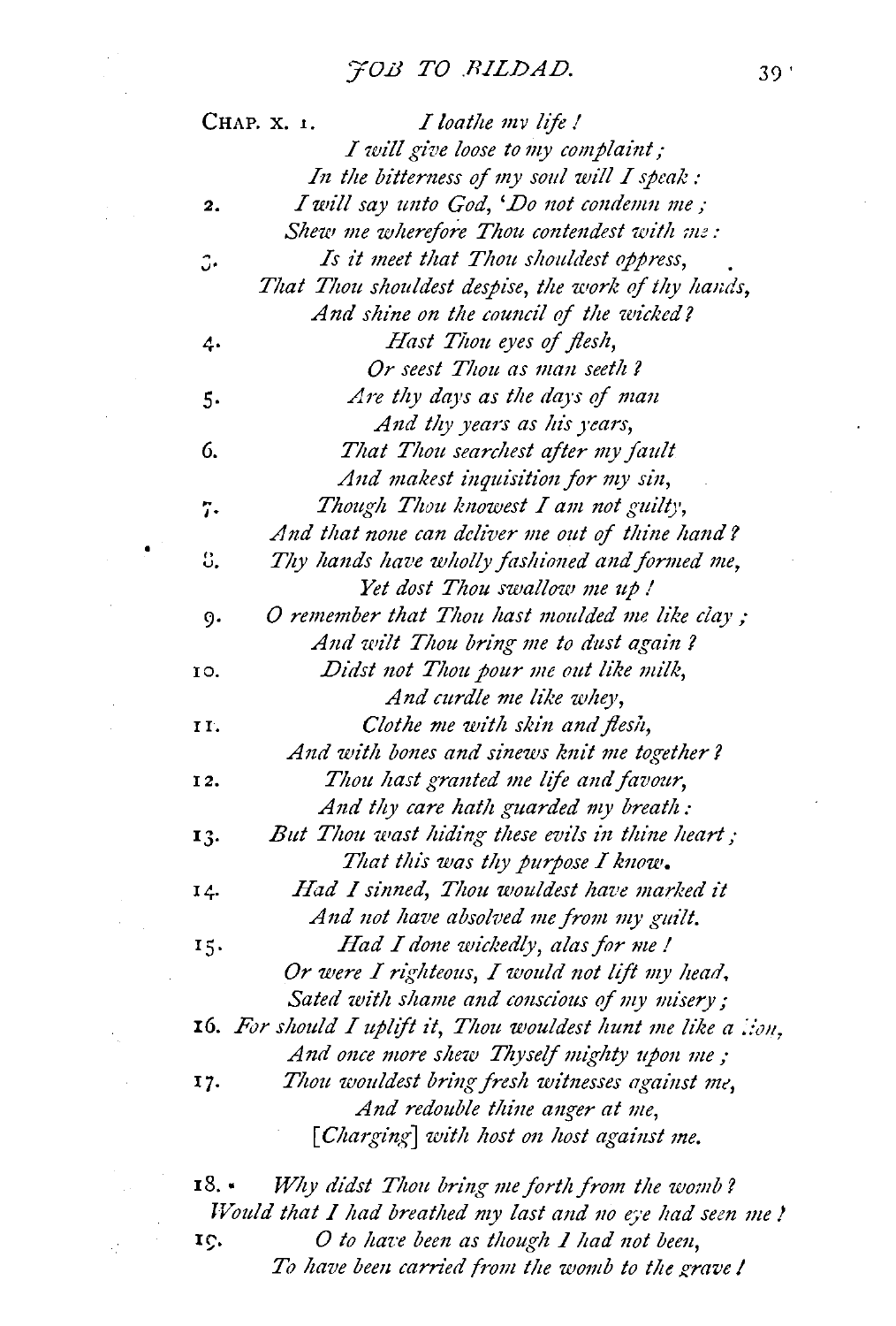2 o. *A re not my days few ? Forbear then,*  And turn from me, that I may know some little comfort *z*<sub>1</sub>, *Before I go, to return no more,* Into the land of *darkness and of the blackness of death*. 22. *A land of gloom, black as the blackness of death, Where there is no order, and the light is darkness.*'

He commences his argument (Chap. ix.  $2-4$ ) with an ironical admission of the law, or principle, for which Bildad has contended. "God is just? Of course He is! And favours the just ? Of course He does! But if it were not so, how should any man prove himself in the right against an omnipotent Adversary? If, aggrieved by apparent injustice, he should wish to call God to account, he cannot answer one in a thousand of the subtle charges which infinite Wisdom might invent against him, or stand for a moment against the oppressions with which infinite Power might assail him."

As the thought of the power of his Divine Adversary rises before his mind, Job is fascinated by it; he cannot detach his mind from it, but passes into a description of the majesty of God, both in the natural and in the human world, which seems to have no bearing on his immediate purpose until we remember that in the resistless power of God he finds a proof of the utter helplessness of any attempt to vindicate himself when God chooses to contend with him. As he glances round the universe, looking for succour or for some suggestion of hope, he sees on every side the operations of a boundless and inscrutable Force, and this force that of Him who is turned to be his foe. How can he hope to stand against One who *(Verse* 5), instantly, unexpectedly, without note of warning, removes and overturns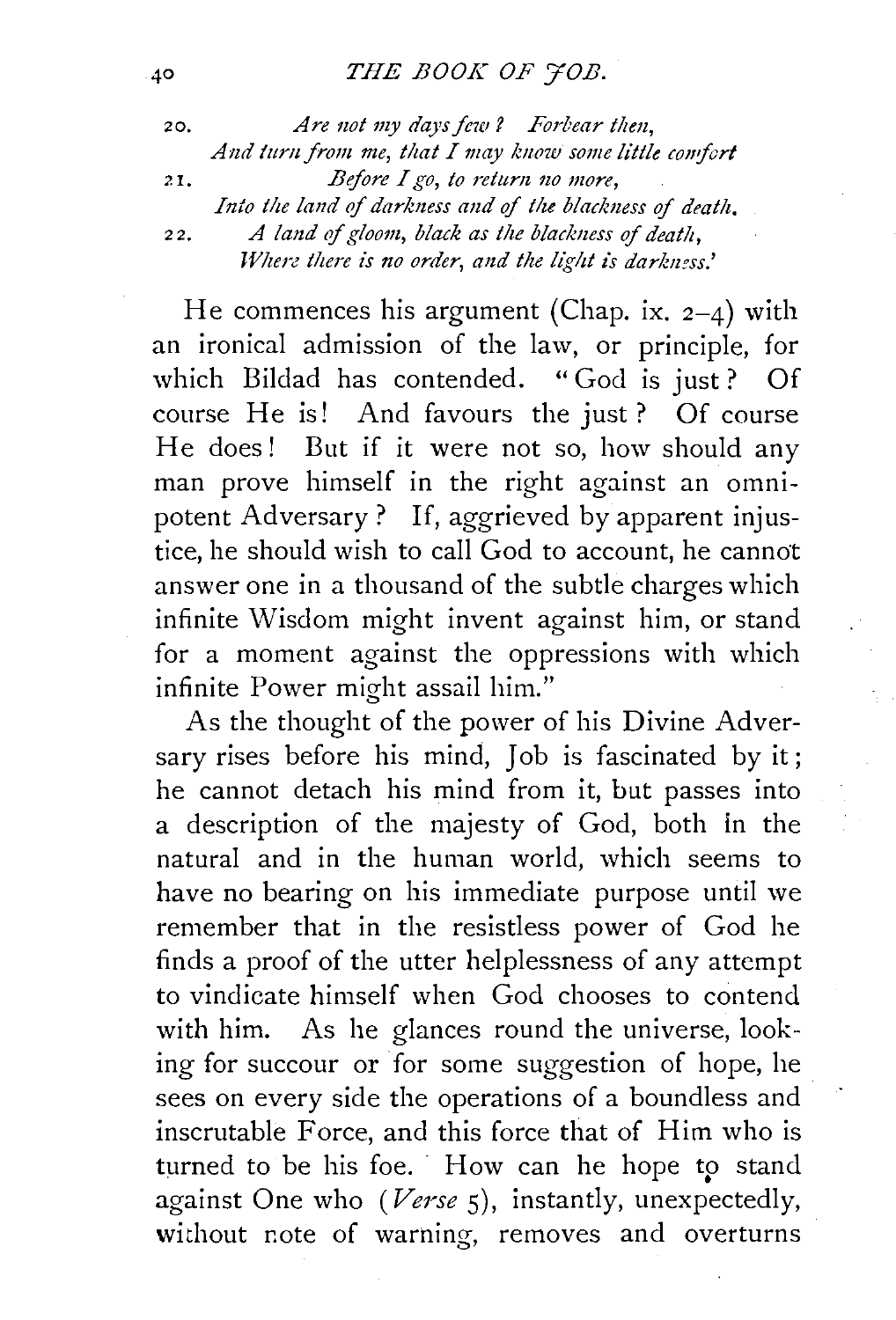even the solid mountains from their very base; who (Verse 6) convulses the trembling earth so that she leaps out of her place, and the very pillars on which she is built rock to and fro; who *(Verse* 7) intercepts the light of the sun with disastrous eclipse, so that it can no longer scatter its beams on the craving earth, and seals up the stars with dark rolling clouds, so that they no longer shine ; who *(Verse* 8) blends sky and sea together in the wild tumult of the storm : and who afflicts the affrighted universe with the terrors of earthquake, eclipse, and tempest, not according to any stedfast and calculable law, nor for any beneficent purpose that men can trace, but simply because *(Verse* 8) He strides through the universe in a causeless and capricious *(Verse* 6) "fury" ? How can he, a frail and burdened man, hope to contend with, to exact justice from, the Great Maker of the starry constellations *(Verse* 9) which burn in the high vault of heaven? And here he singles out for special notice the constellations known to the Hebrews as *ash, kes:zl, kimah,* to us as the Bear, Orion, and the Pleiades-the Bear a constellation of the northern, Orion of the southern, and the Pleiades of the eastern sky; and "the Chambers of the South," *i.e.* the vast spaces and starry groups of the unseen southern hemisphere, of which, as he has not seen them, he cannot speak more particularly.

In *Verse* IO he winds up his description of the Divine Majesty with a sentence taken from the lips of Eliphaz (Chap. v. 9),—

> Doer of great things past finding out, And wonders that cannot be numbered;

but, whereas Eliphaz had used the boundless and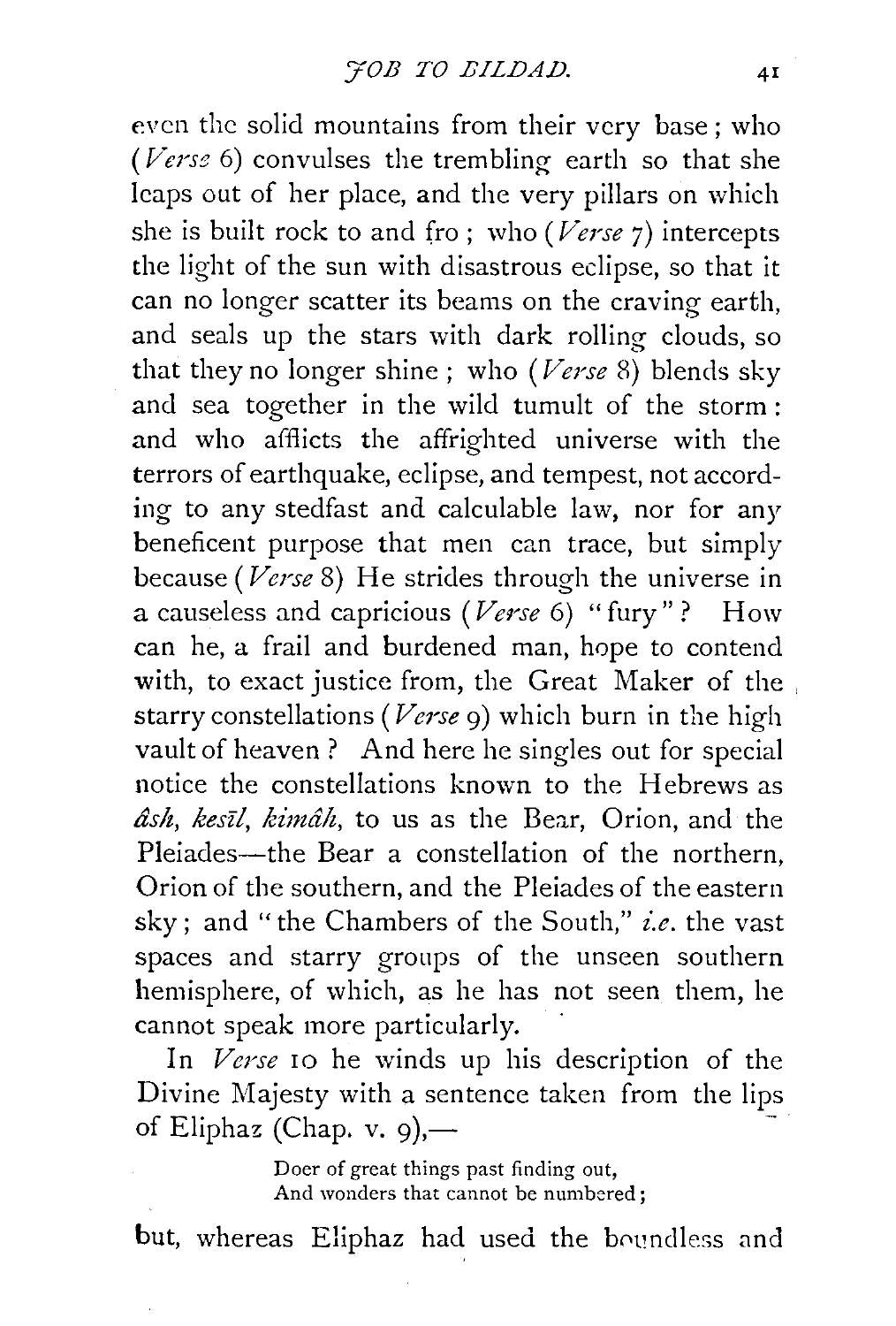inscrutable power of God as an argument for his justice and beneficence, Job uses it to vindicate the utter hopelessness of withstanding Him, whether He be just or unjust, gracious or furious.

In *Verse* II<sup>1</sup> Job passes from nature to man, he himself, with his pains and wrongs, being the link of connection, and proceeds to argue that in the human, as in the natural, world God is irresistible, inexplicable, at times even despotic.<sup>2</sup> It is impossible to strive with Him on fair and equal terms. impossible therefore to win a suit against Him, whatever the goodness of one's cause. Whether God be the appellant and take the initiative (Verses  $12-I_5$ ), or man (Verses  $16-2I$ ), the issue is the same; by his mere power, apart from all questions of right, God must and does prevail : man has no chance against Him.

What Job feels in his own case *(Verse* I r) is that God makes his presence felt in the human lot, in his own lot, in precisely the same sudden, vague, and incomprehensible, the same capricious and destructive, way as in the physical universe. He is aware that God has been with him only by the traces of his anger, only by the cold obscuring shadows that attend Him, only by the calamities and miseries He leaves behind Him. He cannot see *Him,* nor discern the meaning of what He does. God *sweeps past* like the Spirit described by

<sup>&</sup>lt;sup>1</sup> Verse II.<sup>-"</sup> Lo, he *crosseth* me." The Hebrew verb is ambiguous. Ewald translates it, "He *goes by* me;" Gesenius by "He *assails*  me:" and it has long been debated whether the word should be taken in a general or in a hostile sense. By rendering the phrase, "He *crosseth* me," I have tried to preserve the ambiguity of the Original. <sup>2</sup> Note especially verse 13, and compare it with verse 5.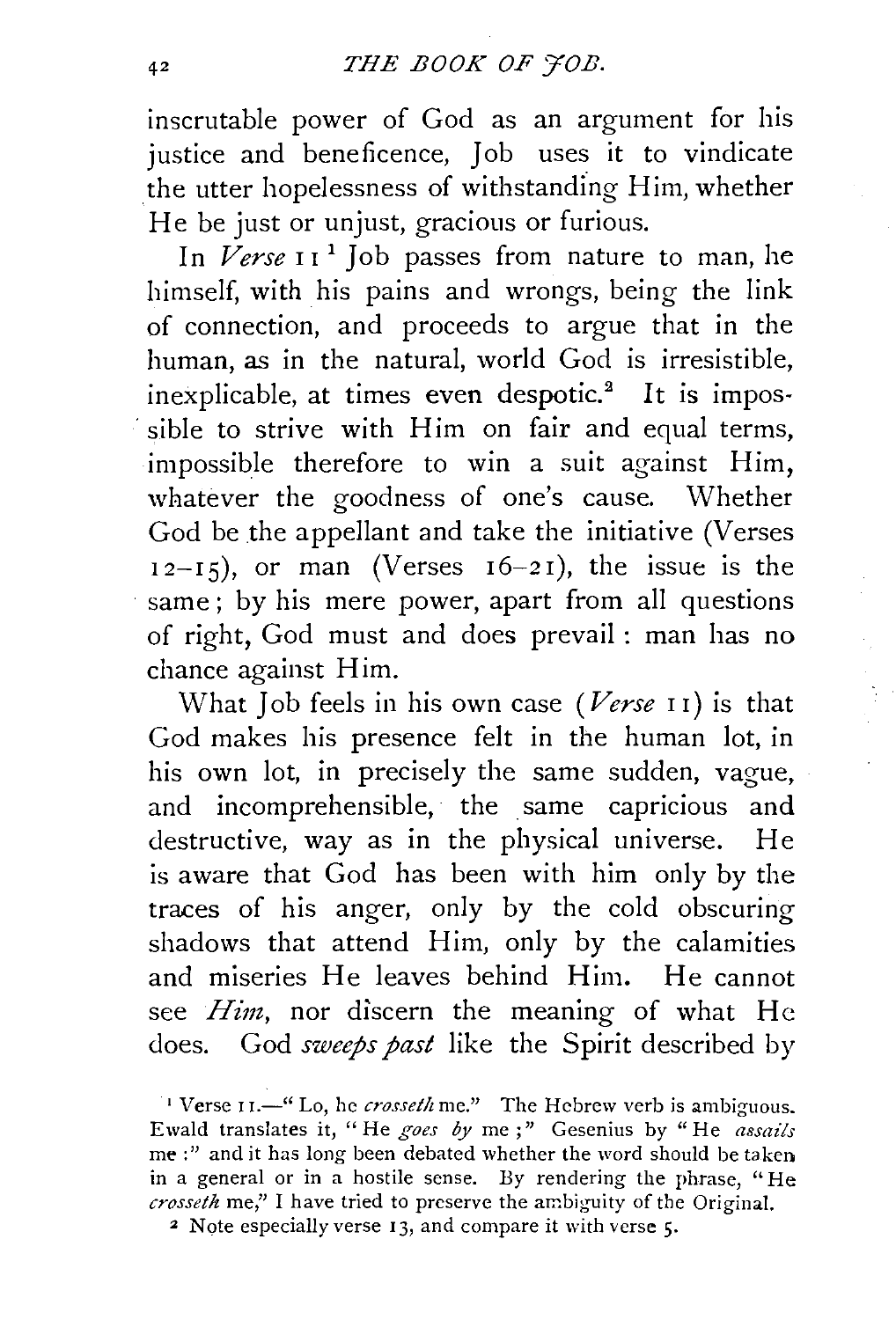Eliphaz/ and produces the same profound impression of fear and mystery. Eliphaz may see a dim Shape and hear an oracular Voice ; but for his part no such favour is accorded *him,* no form melts into and out of the air, no oracular hum or whisper is heard. Who can grapple and contend with an Opponent at once so impalpable and so mighty?

This impossibility, the impossibility of getting justice when the Almighty is one of the litigants, he elaborates in two brief dramatic scenes in which . the Almighty is alternatively appellant and defendant. First, he takes God as the assailant, and complains that if the Almighty opens the attack, if He "snatches away" from man aught that is his, no resistance is possible, no remonstrance even, and all help is vain; his fury is not to be restrained or recalled : it sweeps on like a storm, or an overflowing torrent which bears down all before it, and carries desolation in its track.

*Verse* 13.<sup>-"</sup> *Even the haughtiest* bow beneath it" is but a poor rendering, a pale reflexion, of the Original. In the Hebrew there is either an historical or a mythological allusion which has not as yet been clearly recovered. Many expositors render the phrase by "*Egypt and its allies*," or "the allies of Egypt," bow under it; for the literal rendering of the disputed phrase is *"the helpers oj Rahab* "-Rahab being a Biblical and typical name for Egypt. And if that rendering be adopted, the allusion would be either to the discomfiture of Egypt and its political allies when the wrath of Jehovah was kindled against Pharaoh for refusing to let

<sup>1</sup> The same Hebrew word is used here and in Chap iv.  $15$ .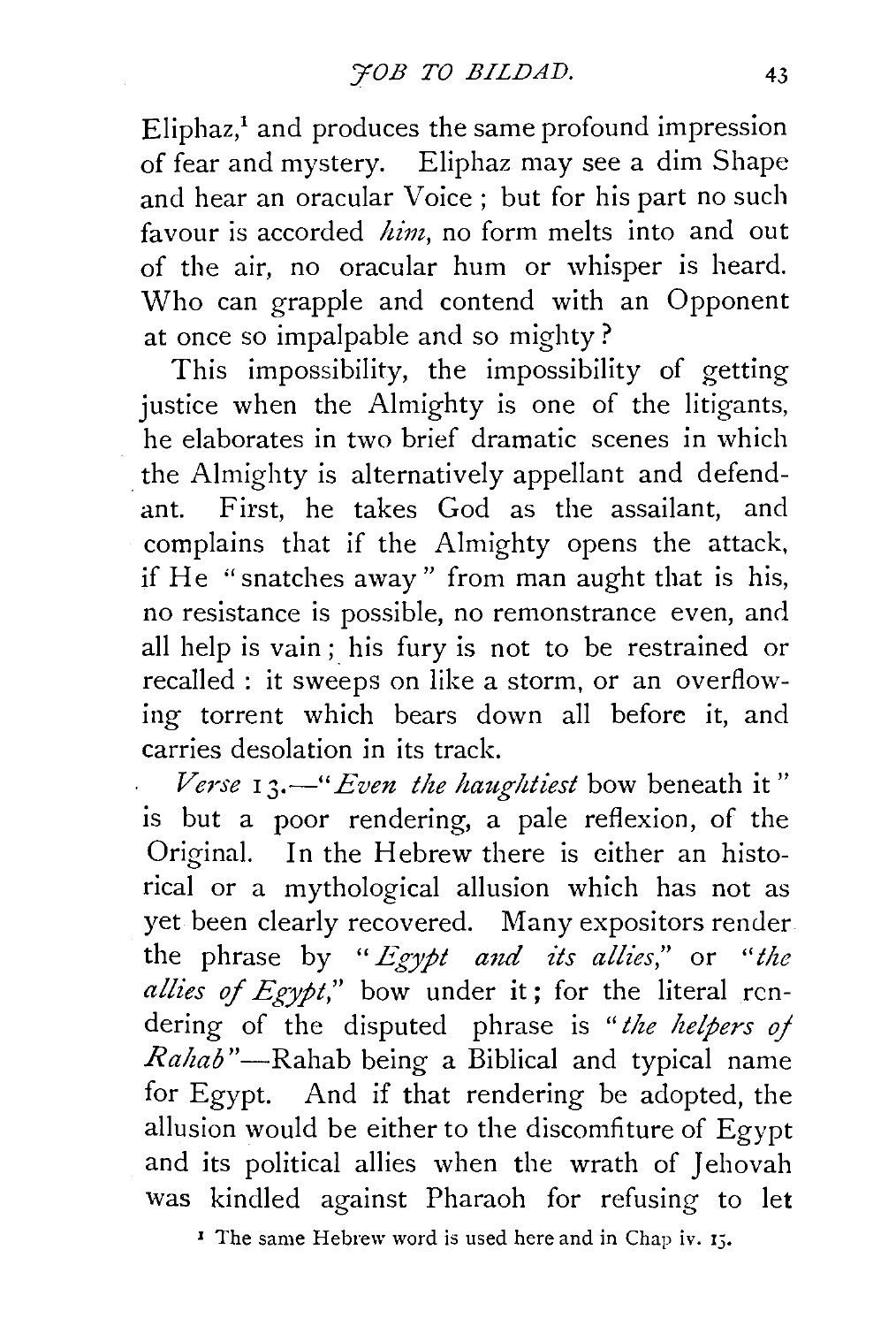his people go; or to the powers of evil summoned to the help of Egypt by the enchantments of the magicians. But such an allusion to an historical event, and especially to an event of the Hebrew story, is alien to the spirit and manner of this Poem, which touches only on pre-Israelite events, only on the primeval and universal traditions of the race. It is better, therefore, to read *''the proud helpers,"*  or *"the helpers* of *pride,"* or *"the haurhtiest;"* in short, to adopt some general form of expression which conveys the thought that all who, in the pride and haughtiness of their hearts, interpose between the Almighty and the objects of his displeasure court an assured overthrow. Even this reading, however, rests in all probability on an obscure allusion, the exact force of which we cannot yet determine, to a primeval tradition which obtained throughout the ancient East. The germ of it is found in all Oriental literatures, and is fully developed both in the Hindoo. and the Egyptian mythologies. In substance it is to the effect that some arch- rebel, some personified principle of evil, some such personage, in short, as the Satan of the Prologue, aided by a great company of "helpers," or "allies"—what we call "the devil and his angels," broke out into mutiny against God, or the gods; that these powers and principalities of darkness long maintained their warfare against the Powers of light and righteousness, but either were, or are yet to be, finally and irrevocably overthrown. It is pretty generally admitted by the latest and most learned expositors that there is an allusion in Job's words to these "spiritual wickednesses ir.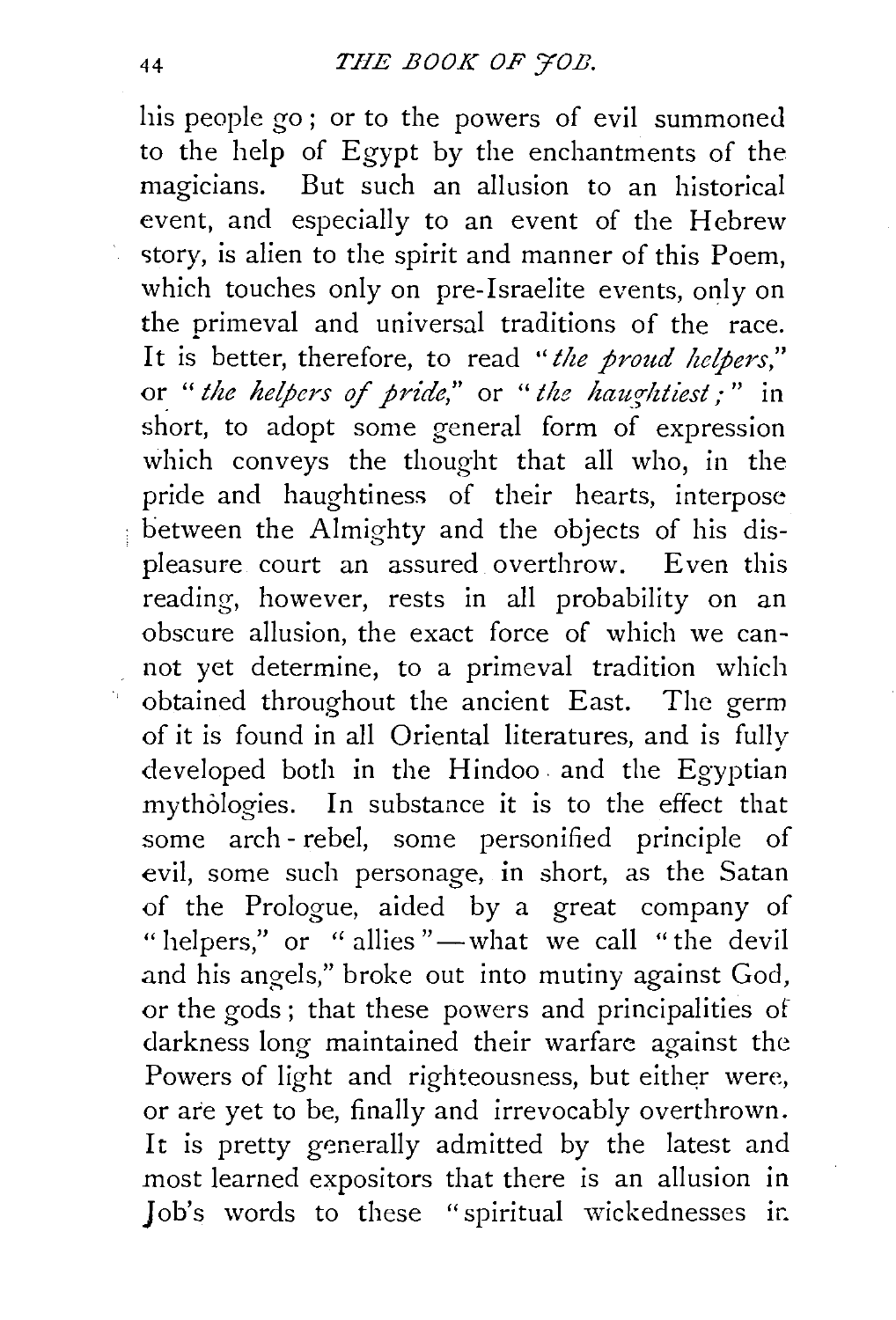high places;" but to convey that allusion in any sufficiently terse and pregnant phrase, which shall not mislead the reader, is a feat not yet accomplished.<sup>1</sup>

 *14, 15.—But if these mighty and monstrous* powers of darkness could not cope with the Maker of the stars, how shall Job contend with Him? how confute his arguments and rebut his pleas ? However innocent he may be, and however conscious of his innocence, he could not argue with *Him* as with an equal; he could only hope to move so powerful an Adversary by humbling himself before Him, by asking grace, not by claiming rights.

In *Verses* 16-20 Job works out his second conception of God as *defendant* in a suit. He assumes, not that God advances some claim on him, but that he asserts a claim on God. " If," he says, " strong in the conviction of the righteousness of my claim, I should venture to enforce it, if I were to cite Him into court, and He were to come, I could not believe that He had come at my summons, or that He would listen calmly to my pleas. No ; enraged by my audacity, He would come in a whirlwind, come to multiply my bruises till I could· not fetch my breath, come to riot and exult in the  $consciousness$  of irresistible irresponsible power $$ as who should say, ' Aha, aha; you have challenged me! Is it to a trial of strength ? Here I am! Is

<sup>1</sup> If any of my readers fancy they have solved this difficult problem I shall be glad to hear from them. And perhaps I may be permitted to add that, as this Commentary on Job has already occupied me, at intervals, for the last twelve years, and is likely to be the chief task of my life, *I shall be very thankful* for corrections or helpful suggestions on any part of it.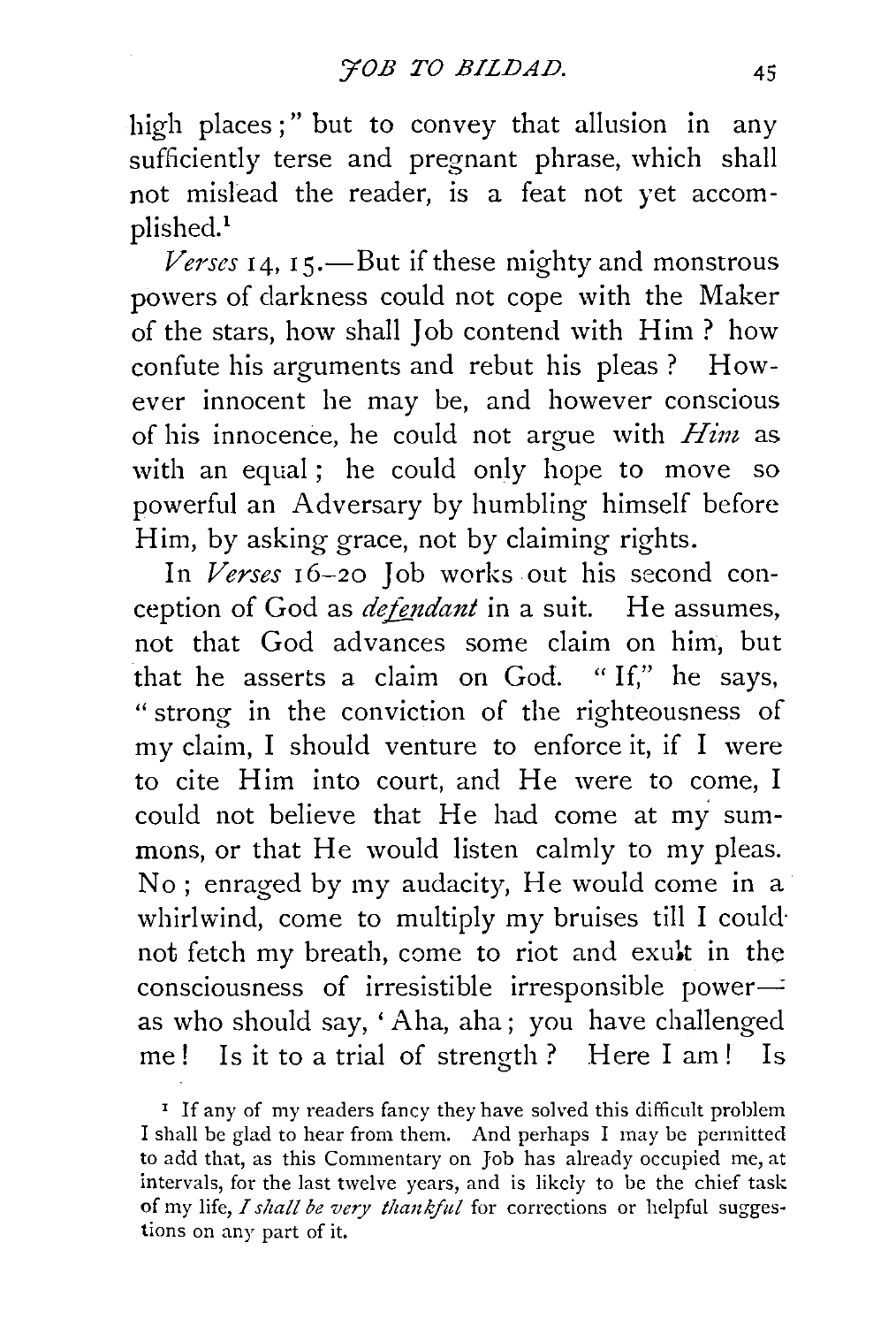it on a question of right ? Who will dare impeach *Me!'*-so that, confused and overborne, my own mouth would stammer out my condemnation, and, knowing myself to be guiltless, I should nevertheless confess myself to be guilty."

*Verse* 21 is so abrupt and broken an utterance that it is difficult to determine its meaning and connection of thought. Literally rendered it runs : *"I pcifect; I know not my soul; I loathe my life."*  Some interpret these sighs thus : " I am perfect or guiltless ; it may cost me my life to assert my innocence, but I do not know," *i.e.* do not value, " my soul " or life,—I do not set my life at a pin's fee, as Hamlet phrases it: "nay, I loathe my life, and reek not how soon I lose it. Therefore I *will*  assert my innocence, come what may." Others, and as I think with more reason, regard this Verse as an expansion of Verse 20, and read it as meaning : " Were I never so innocent, I should not care to assert my innocence, since God with his infinite subtlety would be able to wrest from my very plea charges that I could not refute, so that I should stand in doubt of myself. Therefore, I loathe my very life, and would fain be quit of it.''

But whatever maybe the sense of Verse 21, there can be no doubt that in Verse 22 Job shifts his ground. Hitherto he has been arguing that even if Bildad's doctrine of retributive Providence were true, it would yield him no comfort ; now he argues that the doctrine itself is questionable and even untrue. Of what use was it for him to stand up for his innocence when the guilty and the guiltless were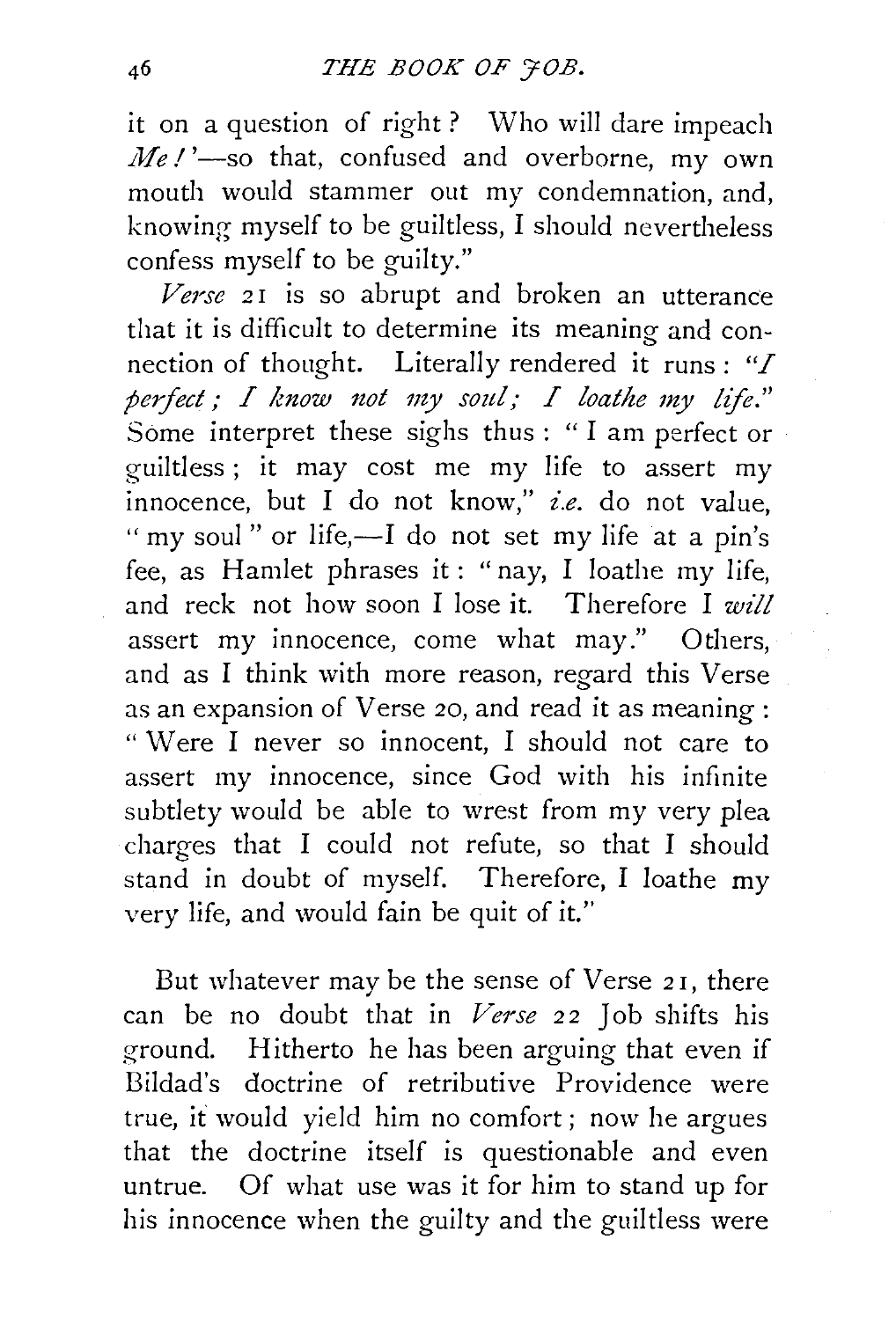alike destroyed by the very Providence of whose equity Bildad had boasted ? Obviously the sense of his own impotence when contrasted with the omnipotence of God has driven him desperate for the moment. He is even conscious of his own recklessness, as we may see from the opening words of the verse: "It is all one," *i.e.* "It is all one to me whether I live or die; and therefore I will say out openly that, so far from preserving the good and punishing the wicked, God strikes indiscriminately at good and bad alike, both equally fall before the fury· of his power." A terrible saying; and yet is it not true to those who cannot see beyond the verge of the grave? Is it not true that, as God causeth his rain to fall and his sun to shine on the just and on the unjust, so also " the same fate befalleth the righteous and the wicked ? $I$  A terrible saying ; and yet it is followed by sayings still more terrible. For, in *Verse* 23, Job affirms that when any indiscriminating scourge-as famine, or pestilence, or war-falls alike on bad and good, God is not simply indifferent ; He "laughs," laughs scornfully and derisively, at "the temptation" to distrust and despair which this grave injustice quickens in the heart of the righteous. Nay, more ; in *Verse* 24 he affirms that God puts the righteous at an absolute disadvantage as compared with the unrighteous, giving over the earth into the hand of the wicked, committing the administration of public justice to men whose faces He has veiled so that they cannot discern between good and evil, so that they aggravate the misery of an inequitable Providence by legalizing oppression and

I Ecclesiastcs ix. 2.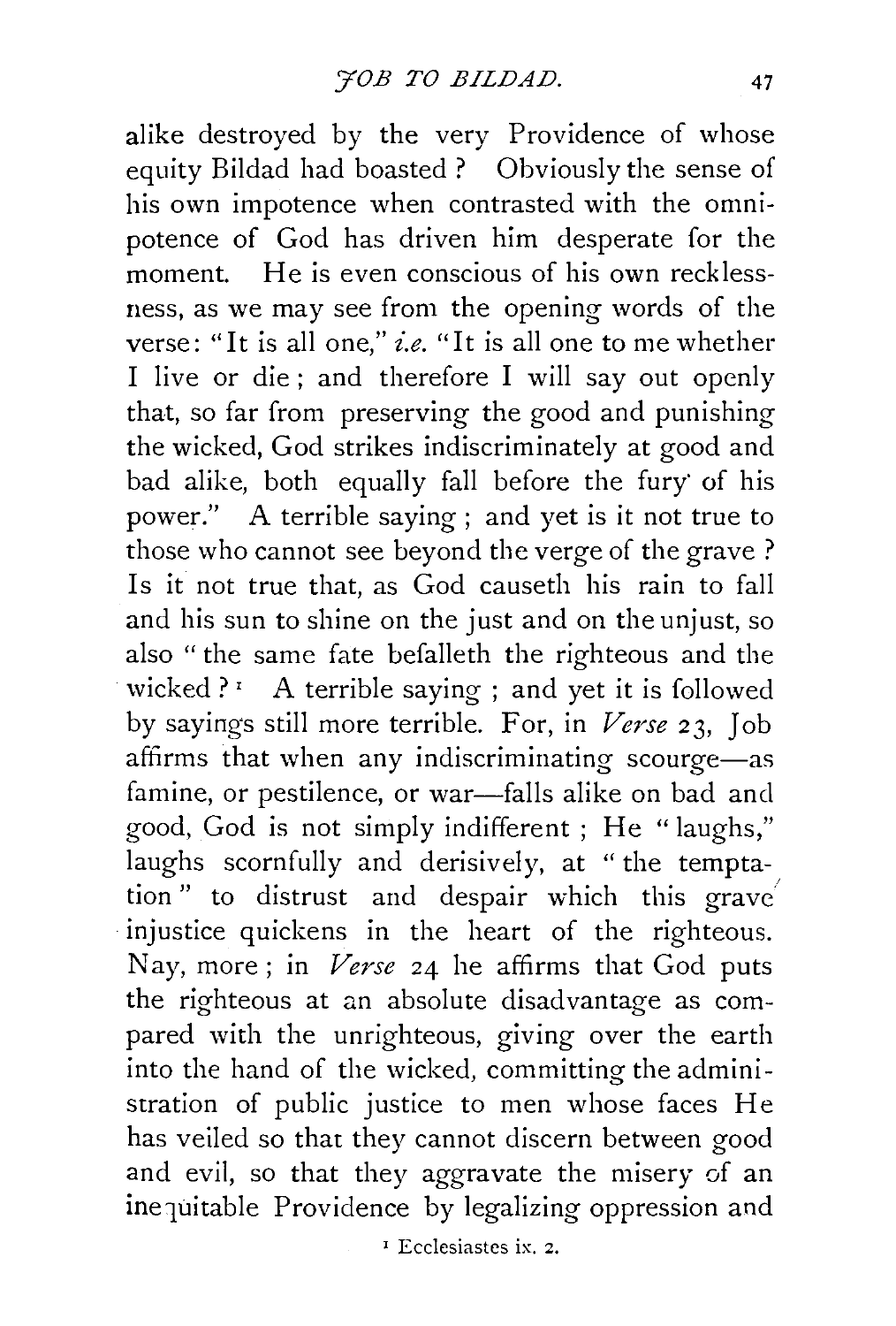wrong, " framing mischief *by a law."* There may be an afterthrob of misgiving in the final clause of the verse : " If not he, who then is it ? " as if Job, looking on the universal scene of injustice with baffled intellect and bewildered eyes, and feeling that the fact of injustice was undeniable, suddenly demanded of himself whether it could be traced to any other source, whether any one but God could be made responsible for it; but most commentators arc agreed that the clause is to be taken simply as an assertion that only God could be answerable for the prevalence of wrong and misery, since only He could possibly have produced or permitted it on so large a scale.

And this conclusion seems confirmed by the Verses which follow. For now Job once more singles himself out from the throng of men and adduces himself as an instance and proof of . the moral disorder and inequity of human life. In *Verses* 25 and 26 he compares his life to that which is swiftest on land, on water, and in the air ; to the courier posting with his despatches in breathless haste, to the light papyrus skiff<sup>1</sup> skimming over the surface of the stream, and to the eagle swooping on its prey. Yet, brief as his life is, it has been cut short, it has been withered in its prime, so that he is both hopeless of any future

<sup>1</sup> The Hebrew word for "swift *ships*," or "*skiffs* of reed," occurs only in this passage. It is probably a foreign word with which our Poet enriched his language. A kindred word  $(abatu)$ , which also means ships or boats, is found on the Deluge tablets and elsewhere in the Assyrian inscriptions ; but probably, as a kindred word ia Arabic indicates, it means light boats constructed of papyrus reeds, such canoes as were made on the Nile, and so made as to fold together that they might be the more easily carried past the cataracts.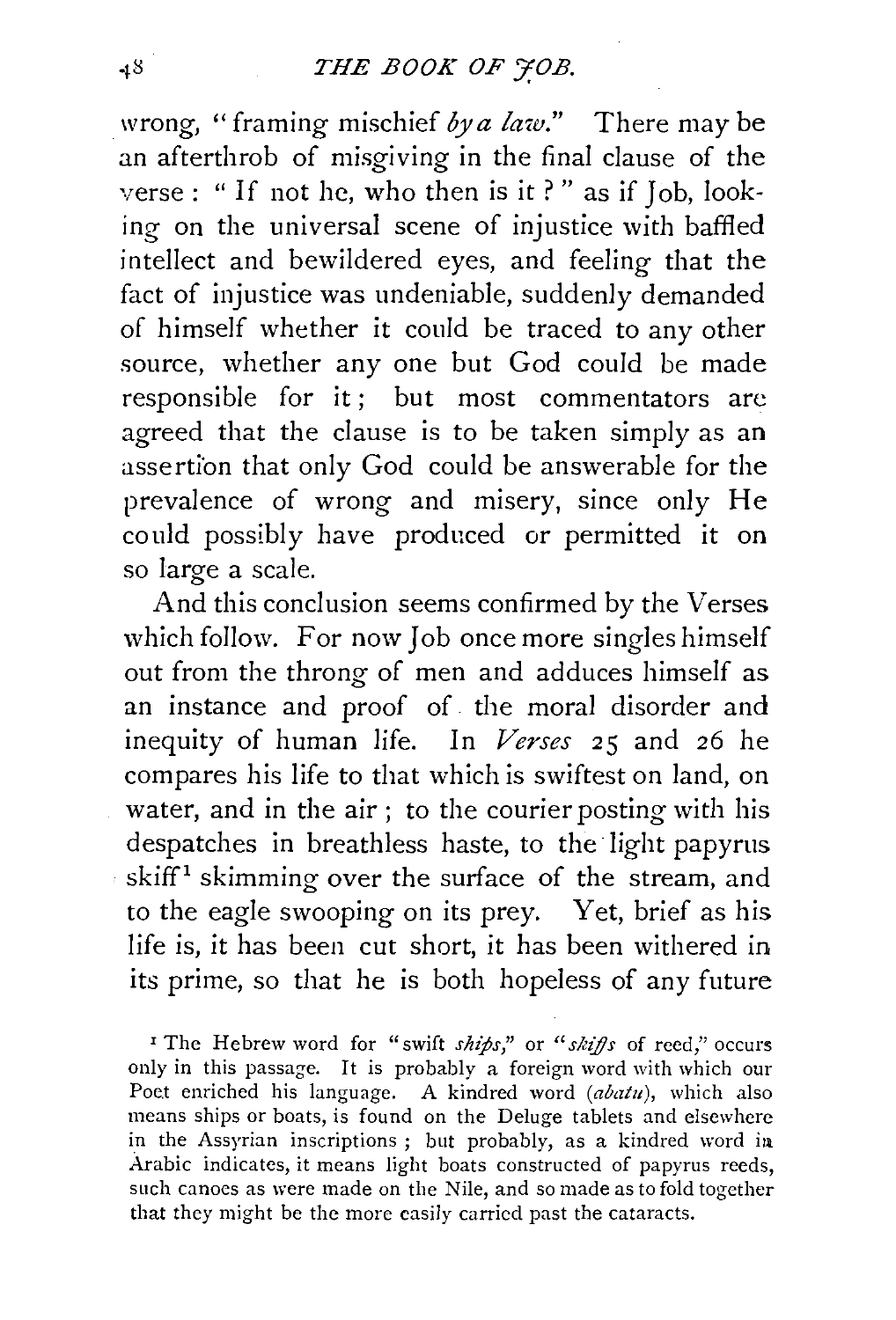happiness and denied even a moment's respite from his misery.

Bildad (Chap. viii. 21 and 22) had suggested that brighter days, days of mirth and prosperity, might yet compensate him for his sufferings. But Job despairingly replies to these suggestions of hope, that he dare not yield to them. If *(Verses* 27-29) he does cherish such bright gieams for an instant, they darken and die away in a new access of agony. A moment's reflection suffices to convince him that, since God has determined to hold him guilty, his mourning will never be exchanged for joy. Why, then, should he weary himself with vain endeavours to alter the unalterable, because causeless, determination of God? Why "trouble deaf heaven with his bootless cries?" If he *must* be guilty before Him, to what end shall he seek to purge himself of his unknown offence, or even to refute a baseless allegation ? His feeling is, $-$ 

> It will help me nothing To plead mine innocence; for that dye is on me Which makes my whitest part black:

and in *Verses* 30 and 31 he expresses this feeling under the most homely but emphatic figures. " A stronger cleansing effect is attributed to snow than to ordinary water. In Lockman's fable the black man rubs his body with snow in order to make it white."<sup>1</sup> "Potash," again, is a vegetable lye, or alkali, still used in the East. Palgrave, in " Central Arabia," says: "After dinner we washed our hands with potash, or  $\mathit{kalee}$  (whence our own 'alkali') the ordinary cleanser of Nejed." But Job is per-

x Umbreit *in loco.*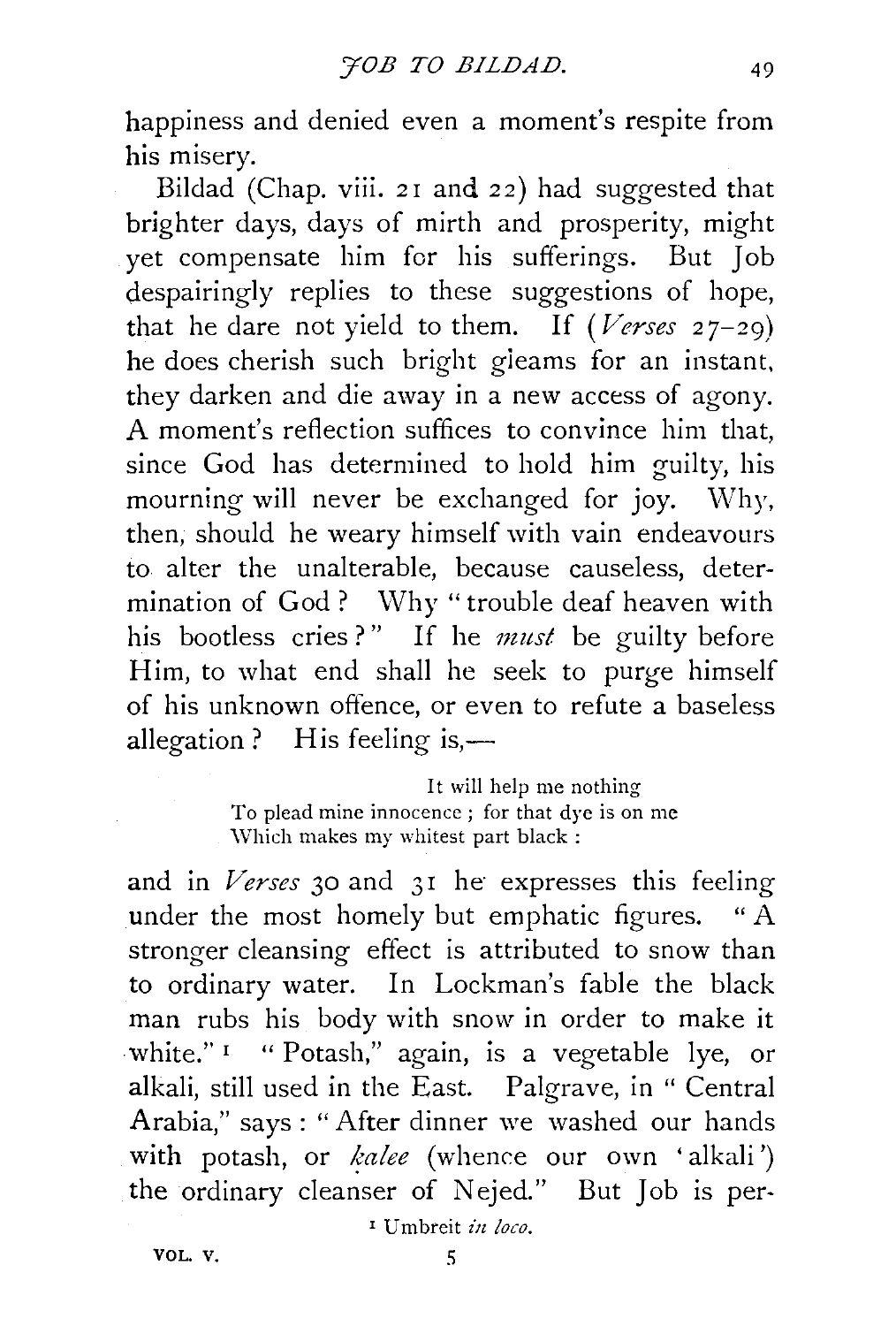suaded that even should he wash with snow-water and potash, even, that is, should he betake himselr to the most extreme and effective method of  $se^{t}$ purification, he shall never be pure in God's sight, $\rightarrow$ not because of any extraordinary guilt on his part, but because of the strange inexplicable determination of God to hold him guilty. However he might seek to cleanse himself, God would instantly plunge him into some filthy ditch, so that his very clothes would conceive a disgust of him and shrink from contact with one so vile.

Even in this extremity of his misery, then, Job holds fast his integrity; but, in order that he may hold it fast, he is driven to an open impeachment of the integrity of God. A great gulf has opened between him and his Divine Friend; and though he still craves it and searches for it, he can find no bridge by which he may cross that gulf. It is when he is thus reduced to despair that, not a prophetic hope, but an aspiration hardly less prophetic rises within his soul for a mediator between God and man, a bridge, or ladder, between earth and heaven. Borne down by that "bosom weight which no philosophy can lift," he cries for an aid beyond the reach of reason and speculation; he craves a distinct disclosure of the will of God, a revelation, if not an incarnation, of the Divine righteousness and love : he yearns for an "Arbiter" who can lay his hands on both God and man, who shall have a human face, so that Job may speak to him unabashed, but also a Divine face, so that he may speak to God for Job without fear or partiality. It is this aspiration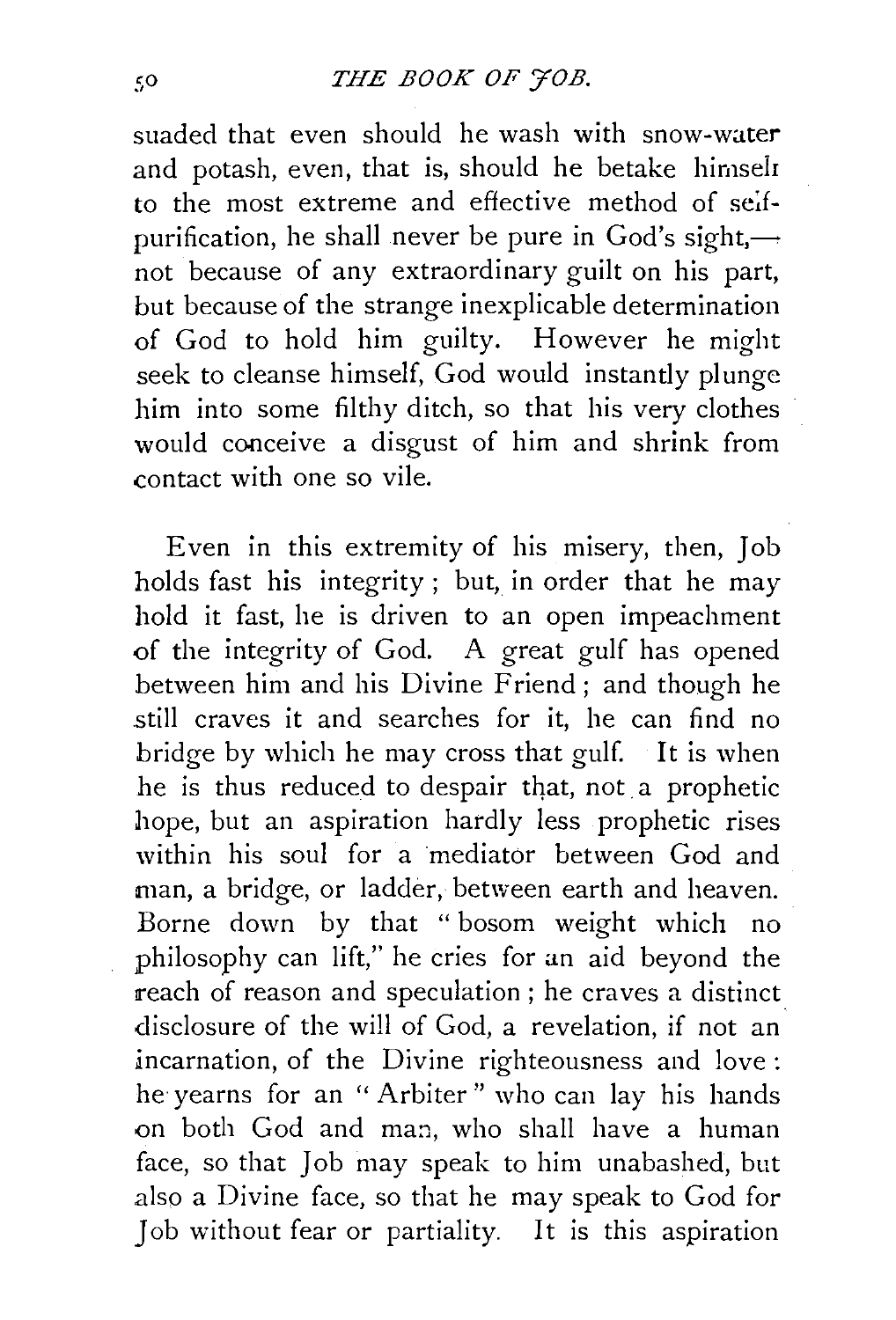which gives its immense value to the famous passage contained in *Verses* 32-35. Job feels himself to be

#### a thing perplexed Bevond self-explication.

He can neither interpret himself, nor can the Friends, although among the wisest men of the East, interpret him to himself. God-for surely it can be no one else ?-has " struck him past all hope of comfort," struck him from "the top of happy hours" on which he lately stood, to the very depths of misery and despair. And yet he is conscious of no offence in himself which should have provoked so dreadful a doom. Like Lear, a " poor, infirm, and despised old man," he can say,

#### I am a man More sinned against than sinning.

How is he to reconcile his consciousness of integrity with his undeserved misery? To what quarter is he to look for light on this dark problem ? We have already seen in part how his eager intellect had gone sounding on through words and things, a dim and perilous way, seeking some solution of the problem till, in moments of. intense passion and excitement, it seemed to land him in the conclusion that God must be unjust, hostile to the good and friendly to evil men. But what comfort can there be in that conclusion to any good, or even to any thoughtful, man? If God be unjust, life is a curse, not a blessing, and he is happiest who can soonest escape from it. And therefore Job cannot *rest* in this conclusion, though he sinks into it again and again. Even when  $n e$  is most vehement and reckless in his denunciation of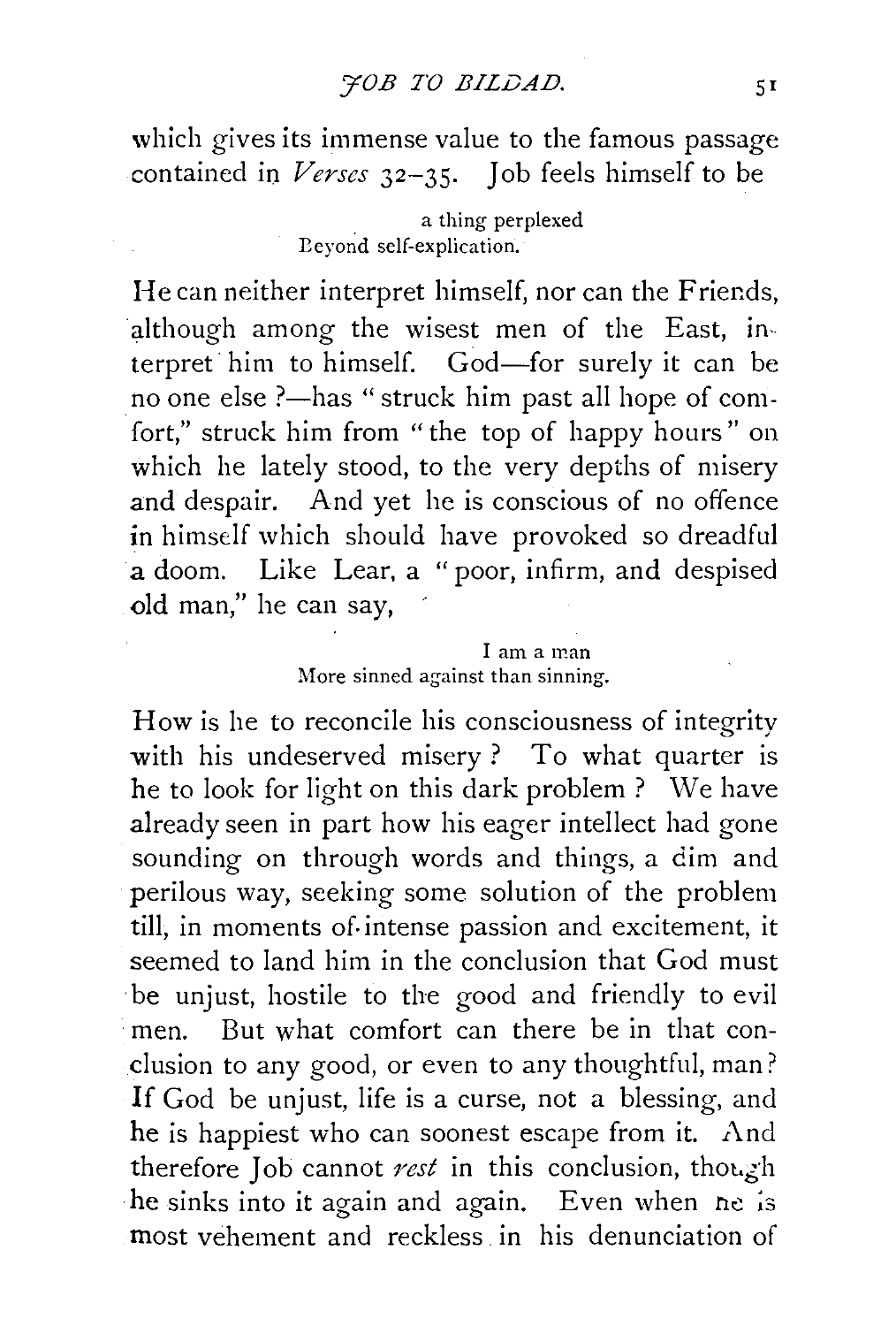the injustice of God and the consequent worthless· ness of human life, some sudden turn of thought, a few calmer words, prove that this is not his final conclusion, that he feels it to be untrue even while he most hotly affirms its truth.

Here, for example, in the closing verses of this. Chapter, though he has just pourtrayed a God who· is a mere irrational and despotic Force, slaying guiltless and guilty alike in his capricious fury, mocking at the trials of the innocent, handing over the world into the power of wicked judges who tyrannize over the righteous, we are made to feel that this blind malignant Power is not really Job's God at all, but a mere phantom projected by his diseased and inflamed imagination against the dark background of his Friends' dogmatic prepossessions: for he is still sure that *his* God, if he could but get at Him, would not prove to be unjust but just, not a blind Porce or a capricious Despot, but a righteous and gracious. Friend. Hence he longs *(Verse* 32) to have God humanized, to see Him in a human form, and is. evidently persuaded that, could he see God in man, he and God might '' come together in judgment." If that may not be, if God cannot stoop to the human level, he craves *(Verse* 33) for an Arbiter, or Mediator, who should be able to "lay his hand on both" God' and man,—not touch them both simply, that is, but: be able to compel whichever of the two he thought in the wrong to do the other right ; who should have authority to enforce his decision whatever it might be. But how shall any being have authority with God unless he be a partaker of the Divine Nature ?· What Job really craves, therefore, is a Mediator who.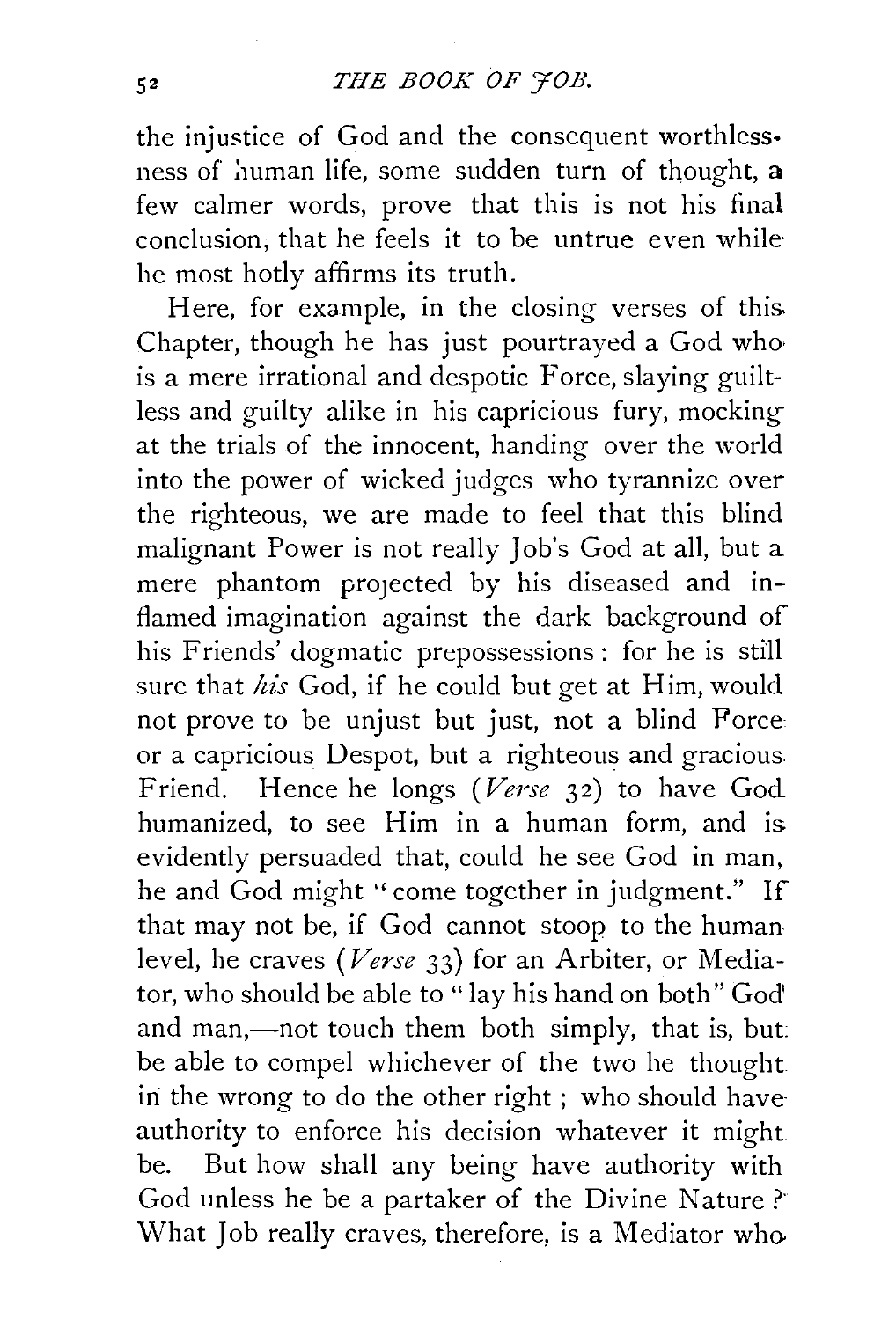shall be "partaker of God," since he is to have power with and over God, and " partaker of man,'' that man may speak to him without fear.

So much, indeed, he himself tells us in *Verse* 34 ; for the Umpire, or Mediator, for whose advent he yearns is to be capable of removing " the rod " of Almighty power, by which Job has been so horribly bruised, that he may no longer be struck dumb by fear of it. Were such a Mediator to stand between them, with his hand on both, Job would fearlessly urge his integrity and the claims that it gave him on God : "for," he subjoins *(Verse* 35), "I know no *cause for fear;"* literally, " I am not so with, or in, myself;'' *i.e.* " I am conscious of nothing in myself that should make me dumb or afraid, were only a fair trial and an impartial judge accorded me."<sup>1</sup>

Now to insist on seeing the whole Gospel in this noble passage would not only be to shew ourselves unreasonable and destitute of either historical or critical judgment, it would also be to discharge from it its true power and value. A hazy and hypothetical anticipation of the Gospel is of little worth to those who have the Gospel itself in their hands; but any passage in ancient writings which proves that man was made for the Gospel, by proving that the Gospel corresponds to and satisfies a deep, inbred, and ineradicable craving of the human heart, is simply quite invaluable, especially in a critical and sceptical age such as this. Even those who never weary of telling us that Christ "carried morality to the sublimest point attained, or even attainable, by humanity," $2$  qualify and emasculate the admission

<sup>1</sup> For a corresponding idiom compare the Greek of  $\bar{1}$  Cor. iv. 4.  $\bar{2}$  "Supernatural Religion," vol. ii. part iii. chap. iii.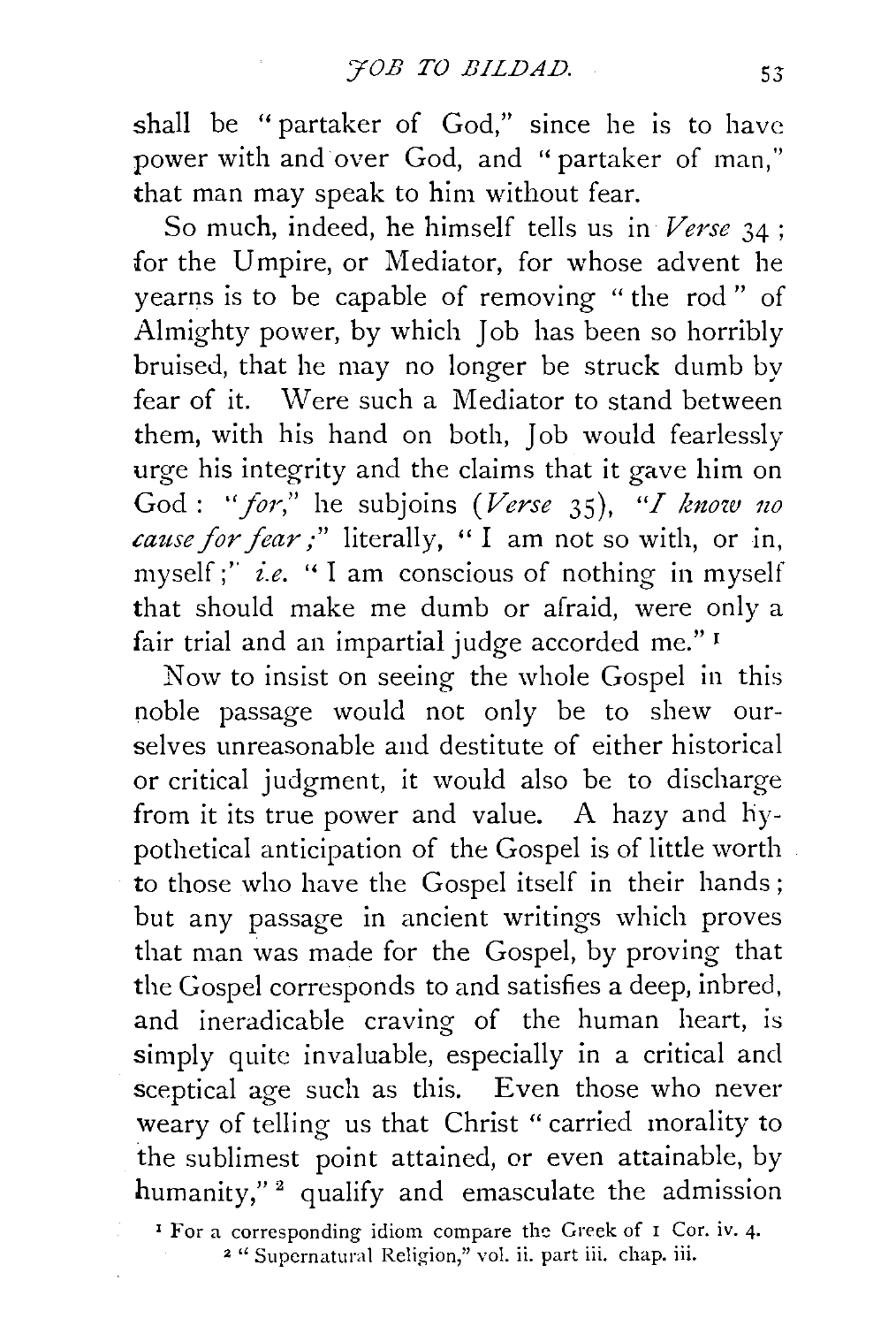by affirming both that his moral teaching was only "the perfect development of natural morality," 1 *i.e.* that it sprang from the brain of a man and not from the inspiration of God, and that this fair morality will never take its proper place in our thoughts, or exert its due influence on the life of the world, until we give up ali faith in the supernatural inspiration of his words and in the miracles  $\dot{H}$ e is supposed to have wrought. Nor, they tell us, do we lose anything of value by resigning the dubious hypothesis of a supernatural revelation, and by holding ali that is miraculous in it to be a late and incredible addition to the true story of the Gospel. On the contrary, to use the words of a recognized Master of the sceptical school,<sup>2</sup> "we gain infinitely more than we lose in abandoning belief in the reality of Divine Revelation. While we retain pure and unimpaired the treasure of Christian morality, we relinquish nothing but the debasing elements added to it by human superstition."

The masters of this same sceptical school are the first to censure any reading of Christian meanings into such scriptures as the Book of *]* ob, the first to insist that we shall take them in their plain historical sense and as the mere utterance of the thoughts and cravings of the human heart unillumined and unassisted by any immediate light from Heaven. And we thank them for it, both in the interests of Biblical criticism and in the interests of our great contention with them, since they thus enable us to answer them out of their own mouths. We admit that Job had no direct and supernatural revelation of the 1 "Supernatural Religion," vol. ii. part iii. chap. iii. 2 Ibid.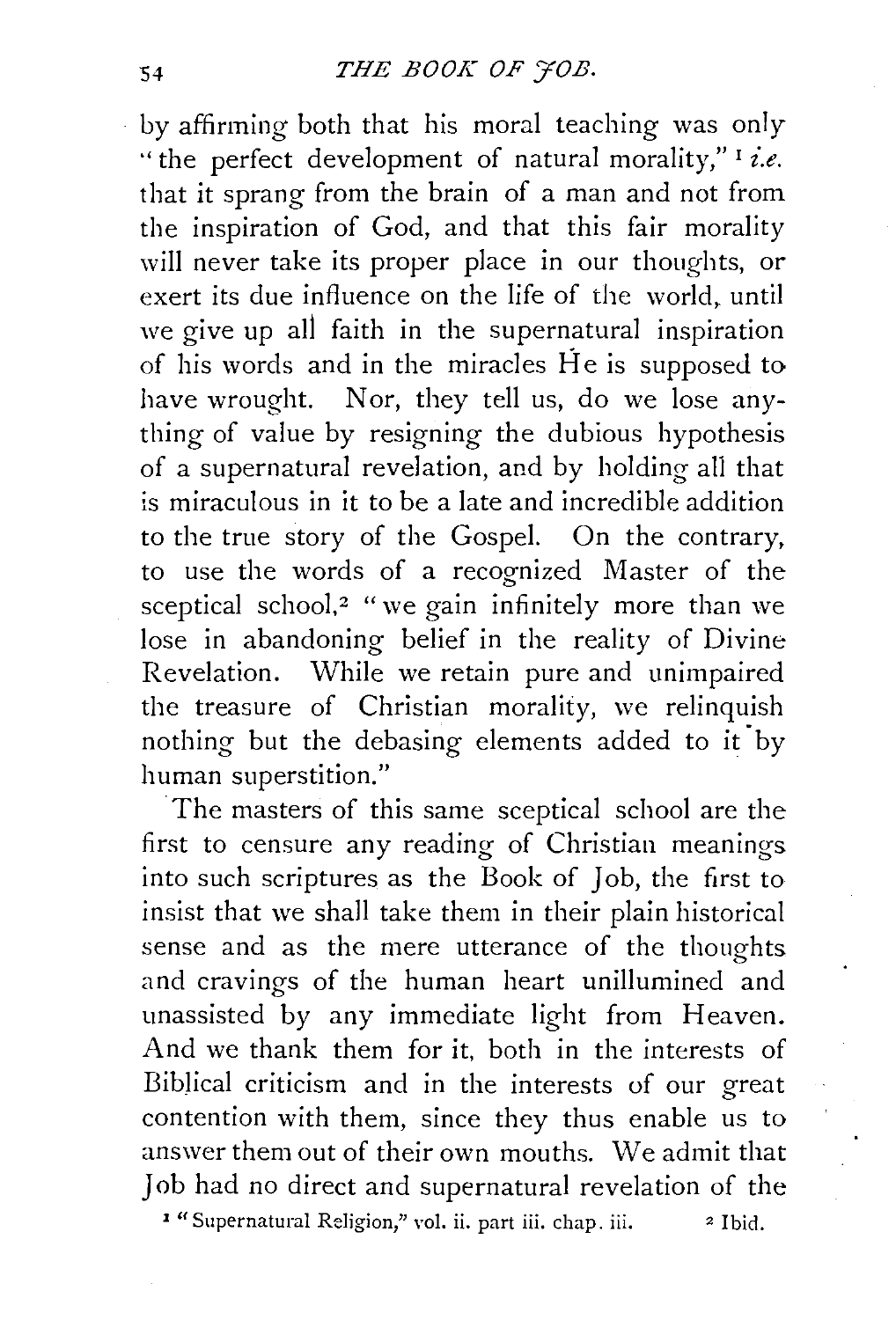will and purpose of God, that he only longed and yearned for one. We admit that, in this passage, he uttered no clear prophetic anticipation of the advent of the Mediator between God and men, but only the profound craving of his heart for such a Mediator. But, then, what becomes of their argument? They contend that if man has a pure and noble morality, he needs no supernatural revelation of the will of God, no Mediator to interpret God to man and to reconcile man to God. But, beyond all dispute, Job had a pure and noble morality $-$ a morality which was even Christian in its breadth and delicacy, its tenderness and patience.<sup>1</sup> Does *he* feel that he is an infinite gainer because he has no Divine Revelation, and no God-man such as "the Christian superstition" has vainly conceived? On the contrary Job, like Plato, was profoundly sure that he should never know God as he needed to know Him until some man or spirit was sent to reveal God to his longing soul. On the contrary, the craving which gave him no rest was precisely that which we are told it was impossible for him to know-the craving for a Divine Revelation, and for a Mediator through whom God should draw near to man no longer "dark with excess of light," but veiling his majesty in mortal limitations, that men might draw near to Him unafraid. And one of the most pertinent uses which this great Poem can subserve for the men of this generation is, that it disproves the sceptical hypothesis once for all, and in its most scientific form, by proving that the craving

<sup>&</sup>lt;sup>1</sup> For the proof of this assertion see Chapters xxix. and xxxi. of the Poem.